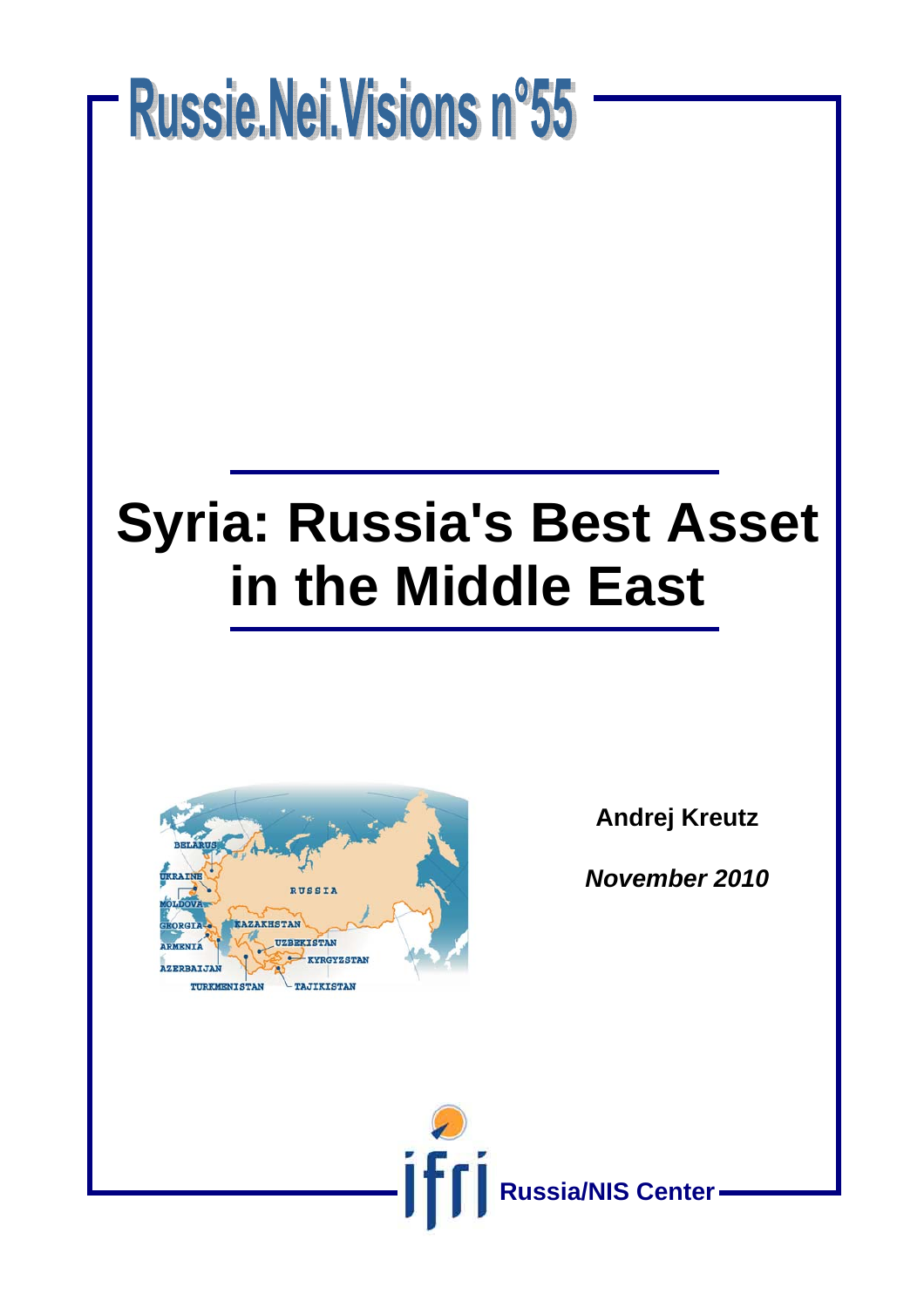Ifri is a research center and a forum for debate on major international political and economic issues. Headed by Thierry de Montbrial since its founding in 1979, Ifri is a non-governmental and a non-profit organization.

As an independent think tank, Ifri sets its own research agenda, publishing its findings regularly for a global audience.

With offices in Paris and Brussels, Ifri stands out as one of the rare French think tanks to have positioned itself at the very heart of European debate.

Using an interdisciplinary approach, Ifri brings together political and economic decision-makers, researchers and internationally renowned experts to animate its debates and research activities.

*The opinions expressed in this article are the authors' alone and do not reflect the official views of their institutions.*

#### **Russia/NIS Center © All rights reserved – Ifri – Paris, 2010 ISBN: 978-2-86592-784-5**

**IFRI** 

27 RUE DE LA PROCESSION 75740 PARIS CEDEX 15 – FRANCE TEL. : 33 (0)1 40 61 60 00 FAX : 33 (0)1 40 61 60 60 E-MAIL : ifri@ifri.org

**IFRI-Bruxelles**  RUE MARIE-THERESE, 21 1000 BRUXELLES TEL. : 32(2) 238 51 10 FAX : 32 (2) 238 51 15 E-MAIL : info.eurifri@ifri.org

WEBSITE **:** www.ifri.org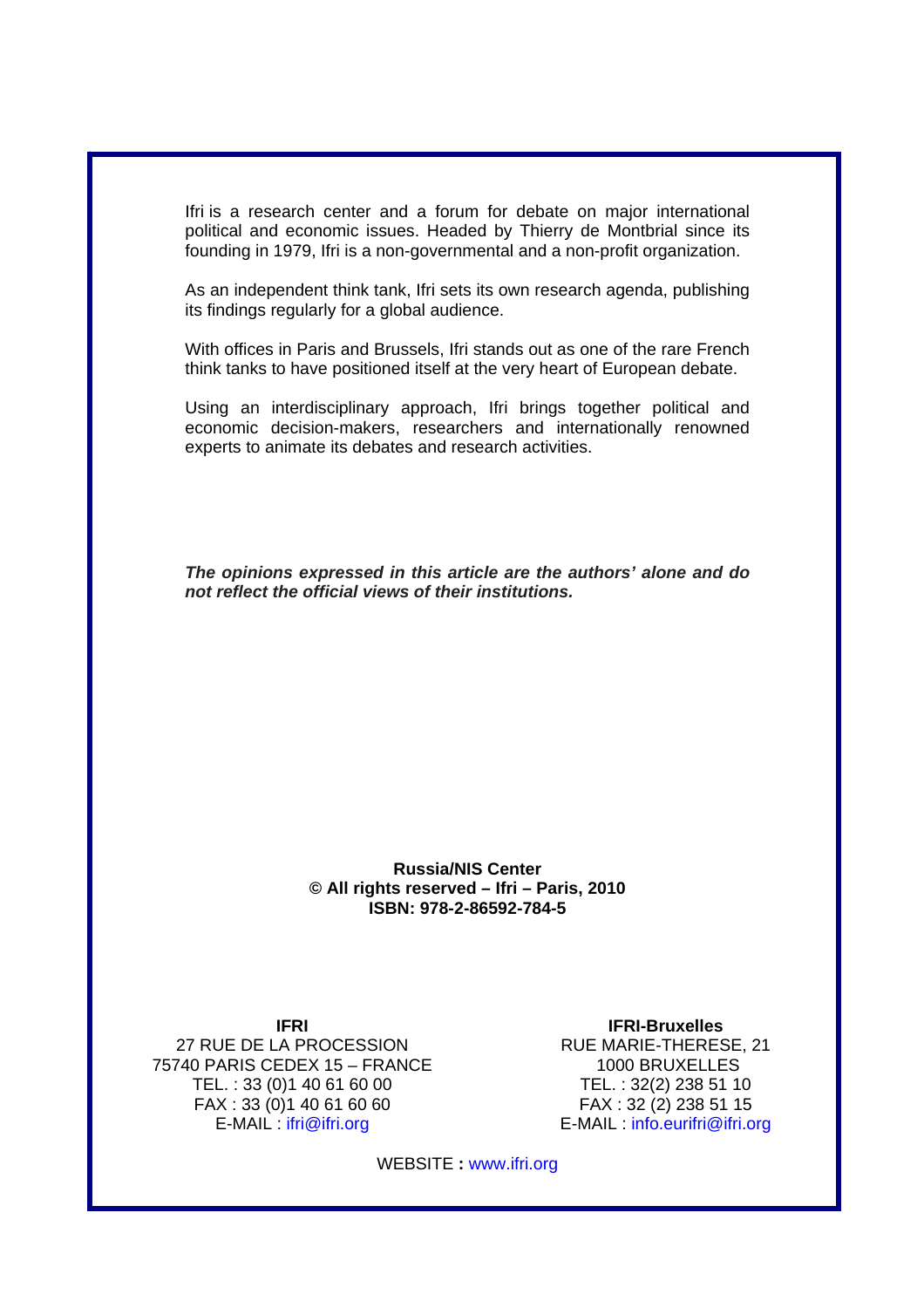### *Russie.Nei.Visions*

ifri

*Russie.Nei.Visions* is an electronic collection dedicated to Russia and the other new independent states (Belarus, Ukraine, Moldova, Armenia, Georgia, Azerbaijan, Kazakhstan, Uzbekistan, Turkmenistan, Tajikistan and Kyrgyzstan). Written up by leading experts, these policy-oriented papers deal with strategic and political issues as well as economic issues.

This collection upholds Ifri's quality standards (editing and anonymous peer-review).

If you wish to be notified of upcoming publications (or receive additional information), please send an e-mail to: [info.russie.nei@ifri.org](mailto:info.russie.nei@ifri.org)

#### *Previous editions*

- Stephen Blank, "Russia's Far East Policy: Looking Beyond China," *Russie.Nei.Visions*, No. 54, August 2010;

– R. Craig Nation, "Results of the Reset in US-Russian Relations," *Russie.Nei.Visions*, No. 53, July 2010;

– Julien Nocetti, "From Moscow to Mecca: Russia's Saudi Arabian [Diplomacy,](http://www.ifri.org/downloads/ifrinocettirussaudiarabiaengmay2010.pdf)― *Russie.Nei.Visions*, No. 52, June 2010.

The archive of *Russie.Nei.Visions* papers can be found by clicking on the following link:

[<www.pearltrees.com/ifri.russie.nei/651883/>](file:///C:/Users/SAVOIE/AppData/Local/Microsoft/Users/utilisateur/AppData/My%20Documents/www.pearltrees.com/ifri.russie.nei/651883/)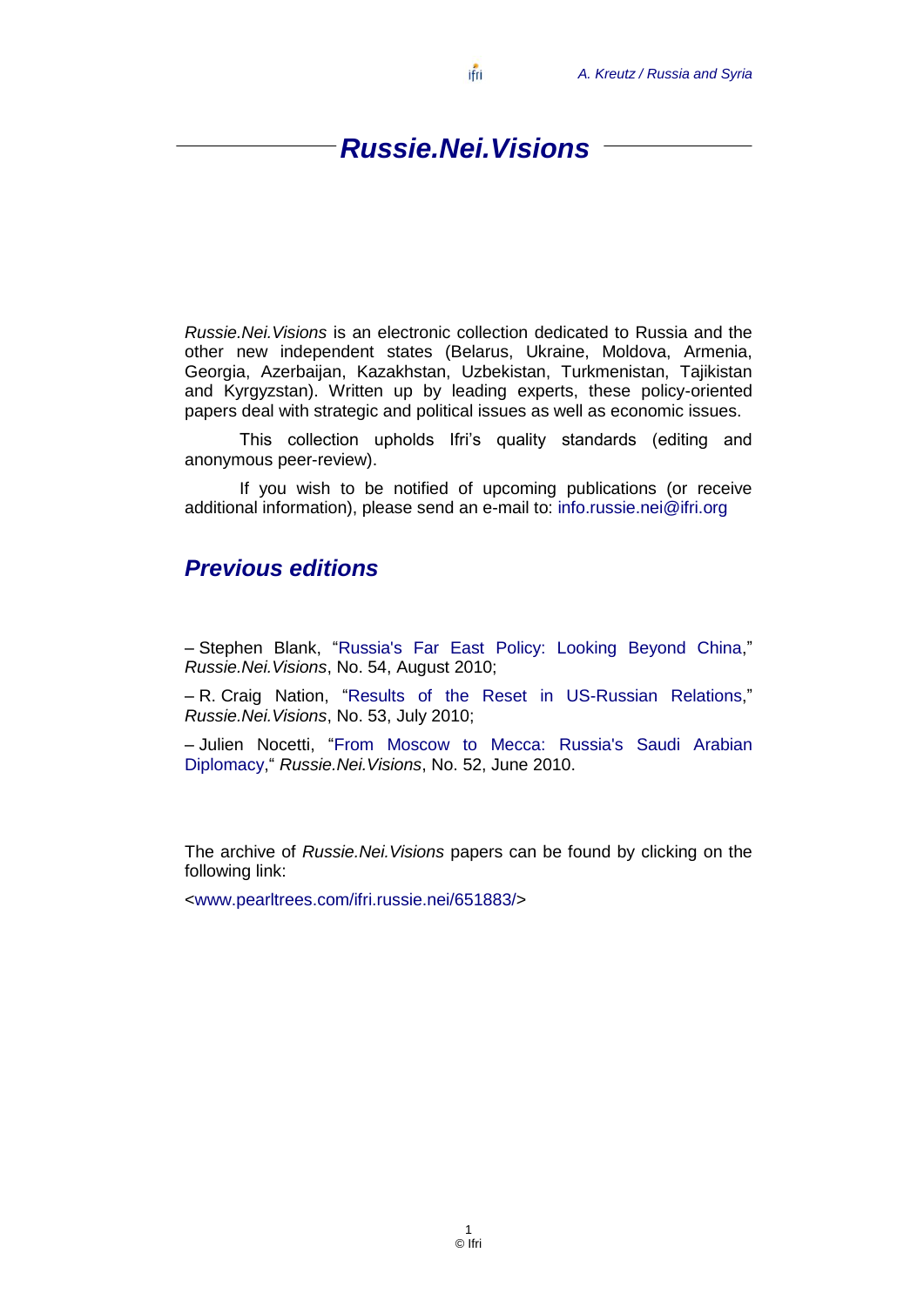## **Author**

Andrej Kreutz was trained in International Law and European History at the Jagiellonian University in Krakow, Poland, and in Comparative Politics and International Relations at the University of Toronto, Canada, where he received his PhD. His works include: *Vatican Policy on the Palestinian-Israeli Conflict: The Struggle for the Holy Land* (New York, Greenwood, 1990) and *Russia in the Middle East: Friend or Foe* (Westport, Praeger Security International, 2007). Until 2010, he taught Political Science and History at the University of Calgary and Mount Royal College in Calgary.

ifri

2 © Ifri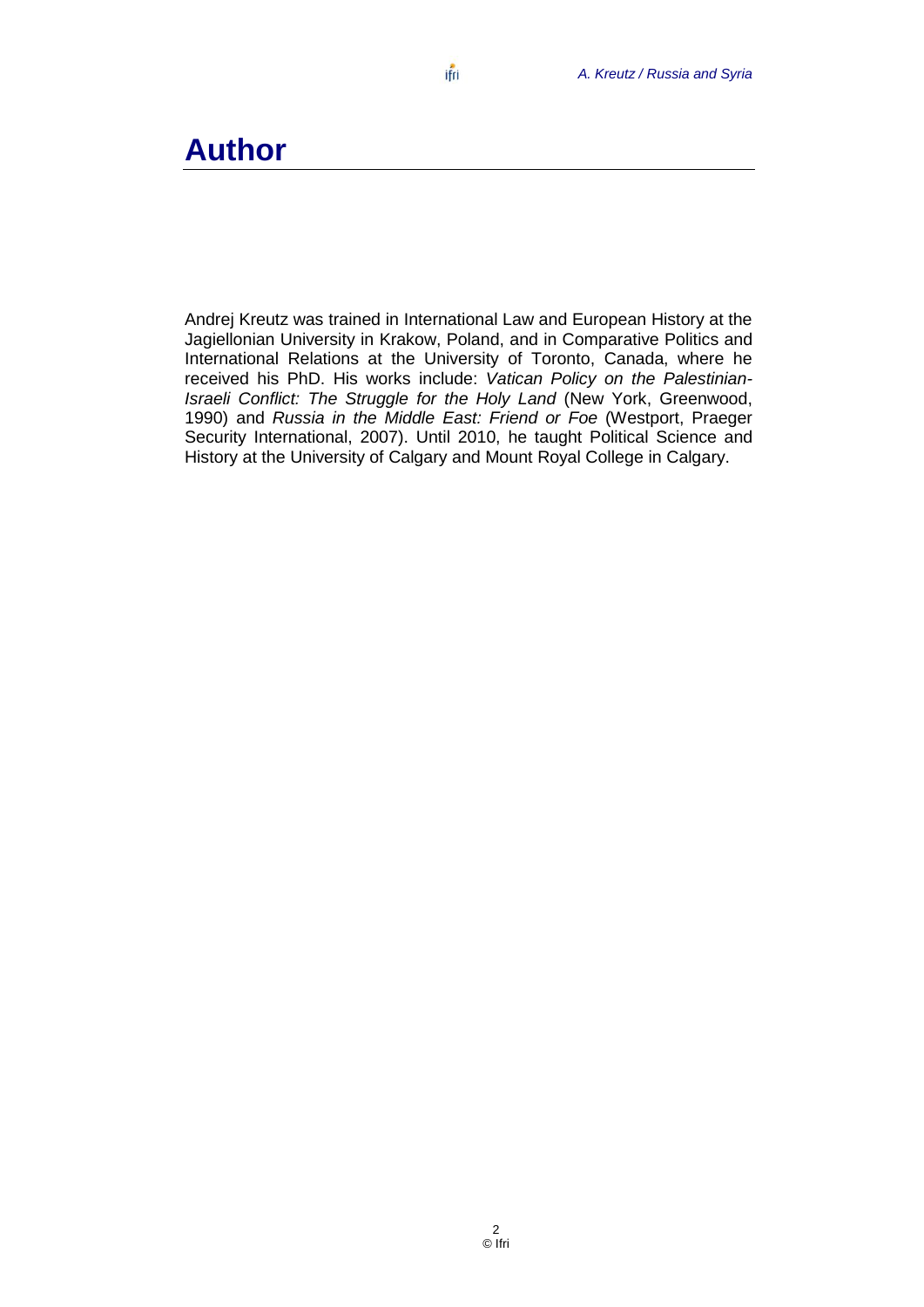## **Contents**

| FROM "SOCIALIST FRIENDSHIP" TO POLITICAL PRAGMATISM 7           |  |
|-----------------------------------------------------------------|--|
|                                                                 |  |
|                                                                 |  |
| RESURGENT RUSSIA, ISOLATED SYRIA: A COMMUNION OF THE NEEDY? 12  |  |
|                                                                 |  |
|                                                                 |  |
|                                                                 |  |
|                                                                 |  |
| Preserving the Strategic Balance of Power in the Middle East 19 |  |
|                                                                 |  |

ifri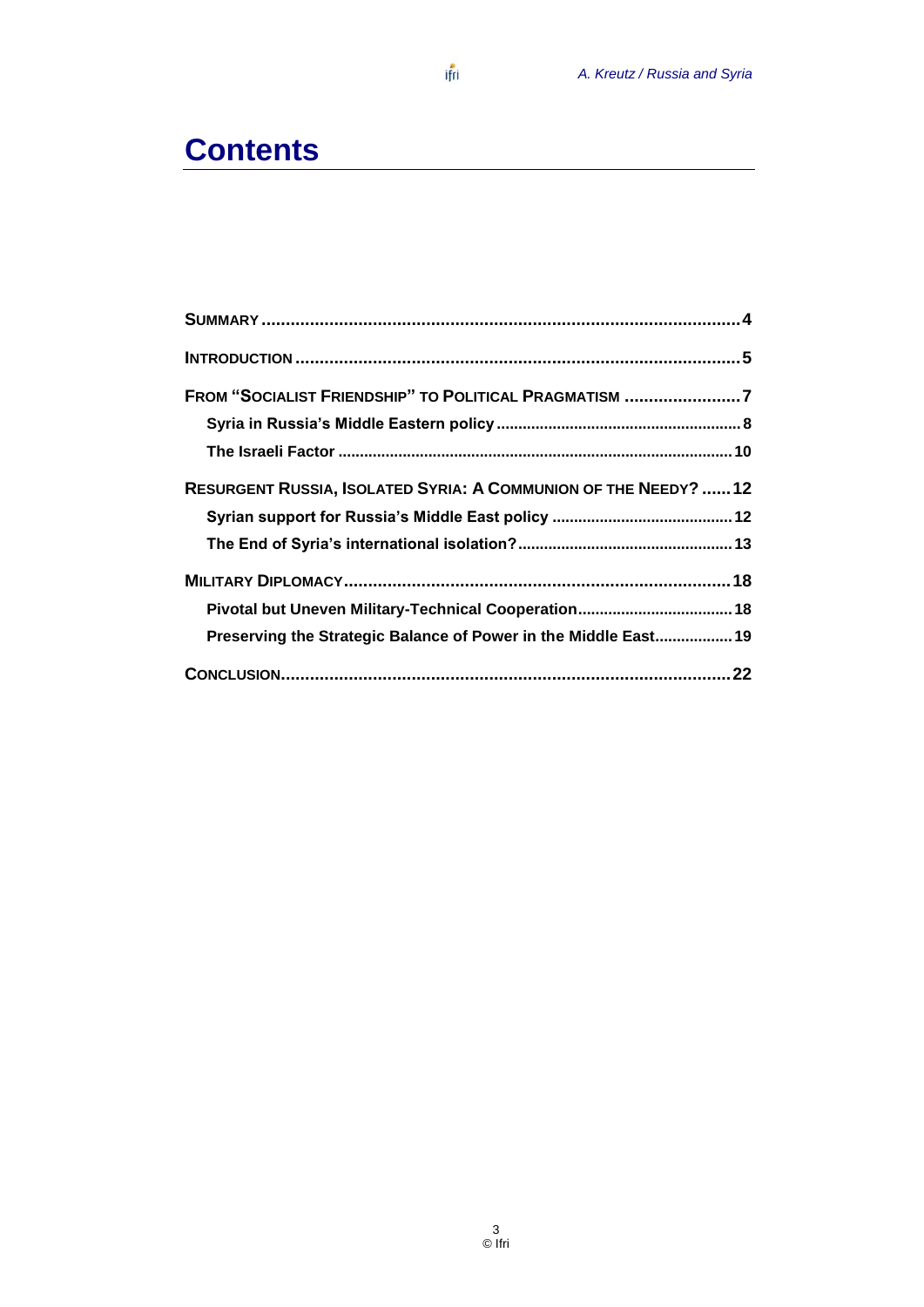## <span id="page-5-0"></span>**Summary**

Russia's foreign policy towards Syria and the Greater Middle East is generally not aggressive. It is a defensive policy aimed mainly at developing its traditional political and economic interests in the region and protecting its Southern borders. It is possible that Syria's pivotal role for the Kremlin might be diminished by Russia's growing political and economic involvement with almost all states of that region and its greater stress on profitable economic relations. However, Syria will remain Moscow's most important partner in the Arab East, because of: its relative independence from the West, its secular government, a well-established tradition of bilateral cooperation and the fact that it provides access to the Mediterranean. Russian-Syrian relations have always been more political and strategic than economic in nature. This differentiates them from the relations Russia has with Saudi Arabia and other Arab countries of the region.

ifri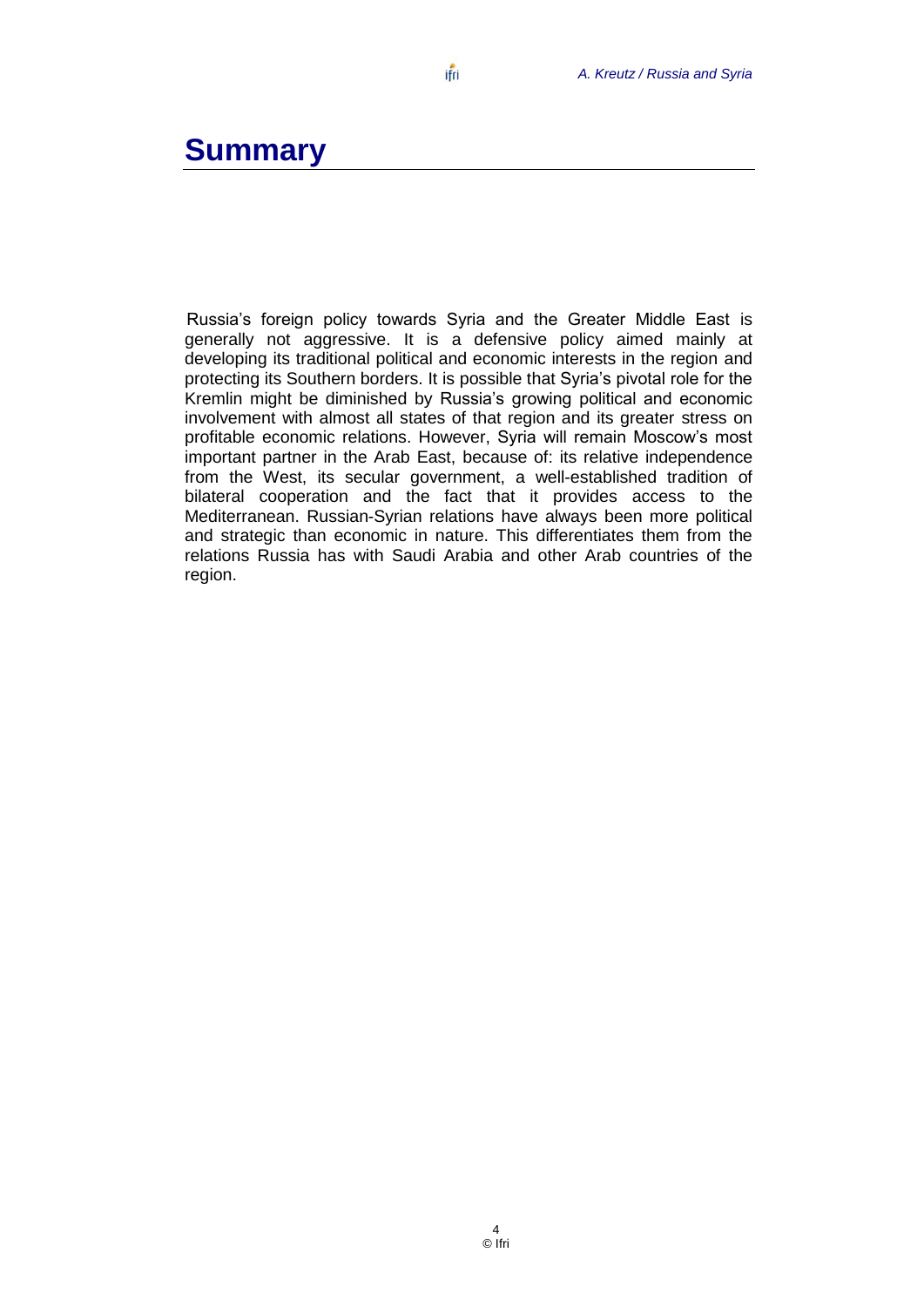### <span id="page-6-0"></span>**Introduction**

 $\overline{a}$ 

Since the collapse of the USSR, Russia—greatly weakened—has needed to focus its attention mainly on the nations of the former Soviet Union. Nevertheless, the Arab and Islamic countries of the Middle East have remained of substantial interest to Moscow. With Europe's largest Muslim population,<sup>1</sup> Russia wants to have good relations with the centers of the Islamic World, whose support could be used in the struggle against anti-Russian terrorism and Caucasian separatism. The March 2010 bombing attack in Moscow's metro (killing 40) again reminded the world that Russia is still threatened by large-scale terrorist attacks and separatist movements in Northern Caucasus. Consequently, Islam and its believers are a part of Russia's own life and prospects for the future. Relations with them might prove more important for Moscow than is the case of the US or even other Western powers, and need to be expanded and cultivated.

No less important is the need for strategic access to the Mediterranean Sea, which Russia as a largely land-locked country values highly, opening the way to the Indian Ocean and providing more security to its southern flank. Feeling surrounded by the members of pro-Western alliances even within the CIS, Moscow wants to escape encirclement, and find allies to the South. Arab peoples, who had never been submitted to Russian conquest, have for the most part been friendly and open to Russian diplomatic efforts—with the possible exceptions of some oilproducing countries, most importantly Saudi Arabia.

In the Arab East, Syria, probably one of the most independent countries from the West, has had close and well-established relations with Moscow for a long time. The historical background illustrates that Russian-Syrian relations have always had a predominantly political and strategic nature. Since the fall of the Soviet Union, especially after the two Chechen conflicts, the security of Russia's Southern neighborhood and radical Islam have become strategic issues for Moscow. These concerns have become additional reasons for Russia to foster good relations with Islamic states, plus the desire to prevent Western encroachment and geopolitical concerns such as access to the Mediterranean.

 $1$  According to the Pew Research Center report "On Mapping the Global Muslim Population<sup>7</sup>, as of 8 October 2009, Russia had 16,482,600 Muslim inhabitants, which represented 11.7% of its total population. However, the real figures are difficult to establish. One needs to distinguish between practicing and cultural traditional Muslims, the latter number probably being much higher. As the peoples of the former USSR had been submitted to a long-lasting anti-religious campaign, the religious attachments often survived as a part of social traditions and popular culture.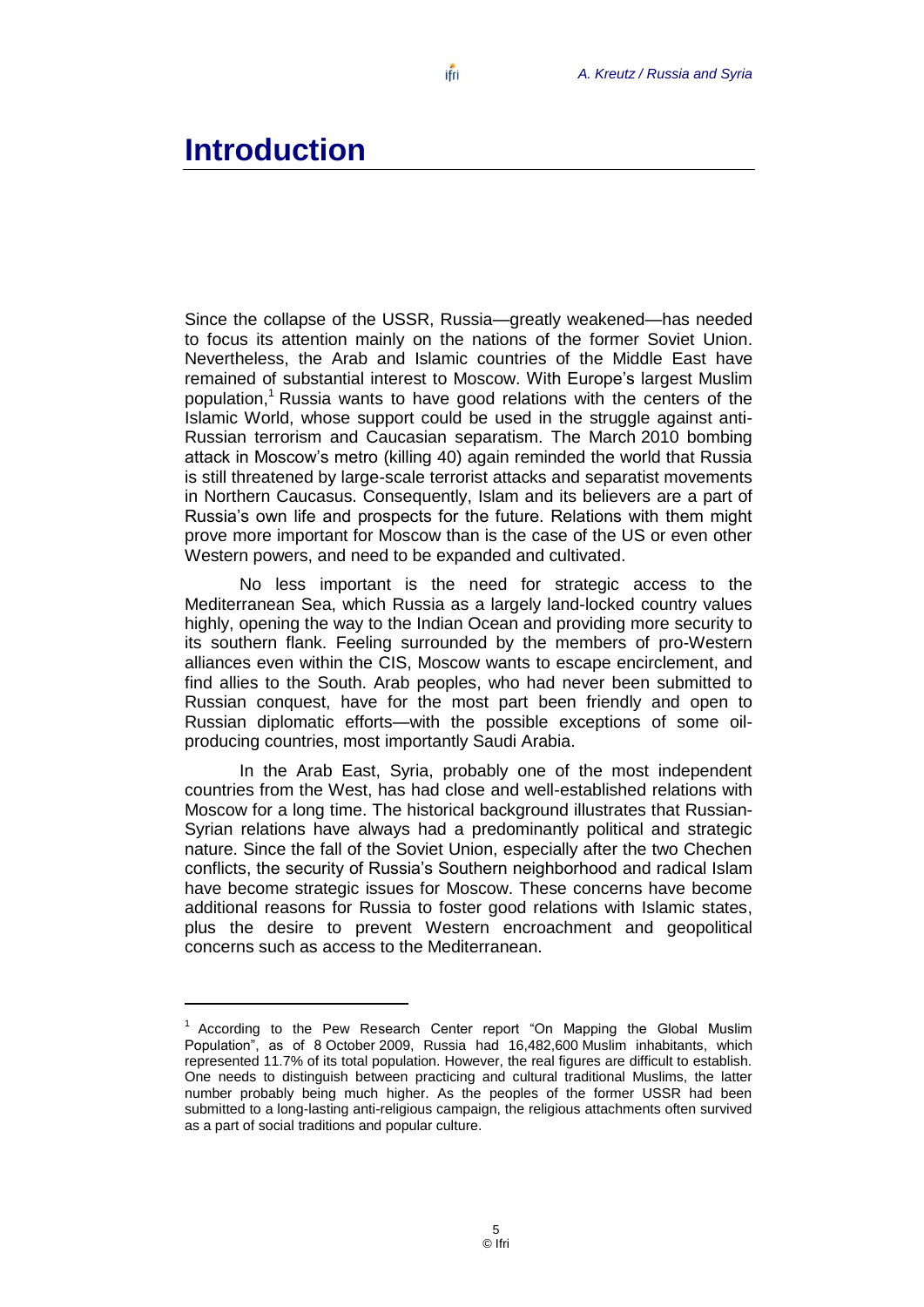However, recent developments in the Middle East and Russia's growing political and economic involvement with almost all states of the region tend to diminish Syria's pivotal role for the Kremlin. Damascus itself is looking for options to develop its relations with the US and certain European states in order to break out of the international isolation caused by opposition to its activities in Lebanon. China, for its part, is a remote and apparently self-centred power among the great powers—though seeing Syria as an increasingly important trading hub for Chinese interests in the Middle East and Africa.<sup>2</sup> However, Syria's policy has not proved successful and thus the Syrian leadership remains largely reliant upon the —often nuanced—diplomatic support of Russia.

Ultimately, for Moscow it is a matter of acquiring leverage to improve Russia's room to maneuver in the Arab-Muslim world and to remain an important player on the world scene. Moscow does not want to be involved in a potential conflict between Syria and Israel (tied in a dispute over the ownership of the Golan Heights, officially annexed by Israel in 1981), and tries to balance its relations with both countries without alienating the US and the major Arab states.<sup>3</sup>

 $\overline{a}$ 

<sup>&</sup>lt;sup>2</sup> C. Lin, "Syria in China's New Silk Road Strategy," China Brief, The Jamestown Foundation,  $\begin{array}{ccc} \text{Vol. 10,} & \text{No. 8,} & \text{April 2010,} \end{array}$ [<www.jamestown.org/programs/chinabrief/single/?tx\\_ttnews\[tt\\_news\]=36264&cHash=ac6df](http://www.jamestown.org/programs/chinabrief/single/?tx_ttnews%5btt_news%5d=36264&cHash=ac6dfc2626) [c2626>](http://www.jamestown.org/programs/chinabrief/single/?tx_ttnews%5btt_news%5d=36264&cHash=ac6dfc2626).<br><sup>3</sup> LNe

J. Nocetti, "From Moscow to Mecca: Russia's Saudi Arabian Diplomacy," *Russie.Nei.Visions*, No. 52, June 2010,

[<sup>&</sup>lt;www.ifri.org/downloads/ifrinocettirussaudiarabiaengmay2010.pdf>](http://www.ifri.org/downloads/ifrinocettirussaudiarabiaengmay2010.pdf).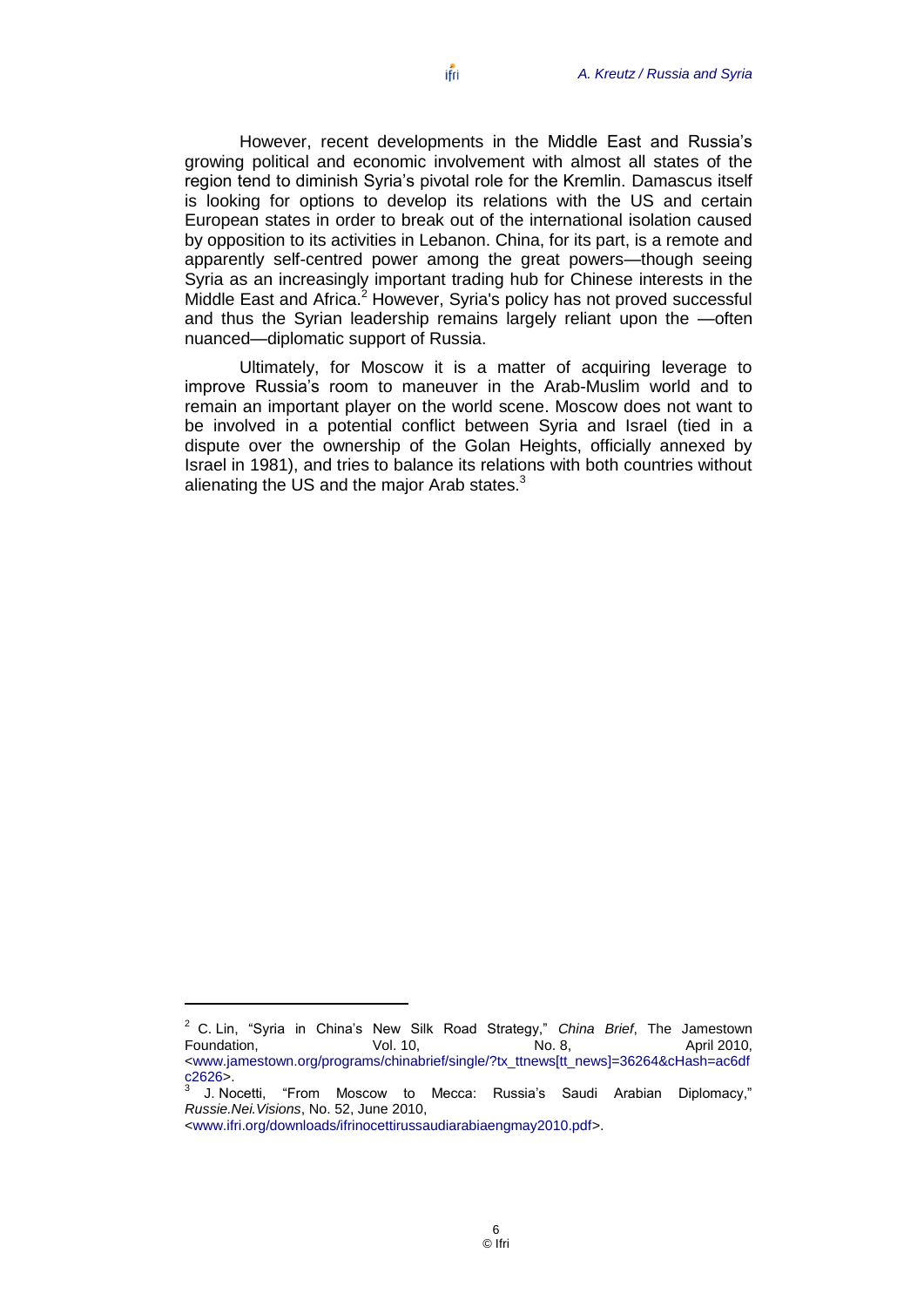ifri

# <span id="page-8-0"></span>**From "Socialist Friendship" to Political Pragmatism**

The USSR had established diplomatic links with Syria in 1944, even before the international community formally recognized the country as an independent state in April 1946. From the mid 1950s until the late 1980s the two sides developed multi-faceted bilateral relations. In the words of American historian Walter Laqueur: "as a field for large-scale Soviet investments and a political showcase for the advantage of Soviet help, Syria was a somewhat more promising choice than Egypt."<sup>4</sup> Indeed, after Egyptian President Sadat's break with the Soviet bloc and alliance with the US in the 1970s, Moscow's assistance to Damascus reached its peak: Syria becoming the largest non-communist recipient of Soviet weapons.<sup>5</sup> However, even at that time, and despite Syria's frequent requests, in its support for Damascus, the USSR was not ready to mirror the US's constant protection of and assistance to Israel.

A decline in Soviet-Syrian relations had already been noticed in the early 1980s, but Gorbachev's perestroika brought about a dramatic change in Moscow's relations with Damascus. Soviet arms supplies to Syria were declining steadily, and Soviet-Israeli rapprochement and the flow of Soviet-Jewish immigration to Israel became a major bone of contention.<sup>6</sup> The predominantly ideological premises of Soviet-Syrian relations quickly evaporated, and in December 1991 the Soviet Union disintegrated. The Russian Federation had to recreate a Middle East policy from scratch.

During the 1990s, Syrian-Russian relations retained some importance, but bilateral relations, partly restored after the 1992-1994 hiatus, were only a shadow of earlier Soviet-Syrian relations.<sup>7</sup> The place of Syria in Moscow's new Middle Eastern diplomacy needed time to be reestablished and was largely shaped by regional and global developments.

<sup>&</sup>lt;sup>4</sup> W. Laqueur, The Struggle for the Middle East: The Soviet Union in the Mediterranean 1958-1968, London, Macmillan, 1969, p. 94.

<sup>5</sup> D. Hopwood, *Syria 1945-1986 : Politics and Society*, London, Unwin Hyman, 1988, p. 76. <sup>6</sup> R.A. Hinnebusch, "Revisionist Dreams, Realist Strategies: The Foreign Policy of Syria," in B. Korany, A.E. Hillal Desouki (eds.), *The Foreign Policies of Arab States,* Boulder CO,

Westview Press, 1989, p. 293.<br><sup>7</sup> A. Kroutz - Russia, in the J A. Kreutz, *Russia in the Middle East: Friend or Foe?* Westport, Praeger Security International, 2007, p. 18-25.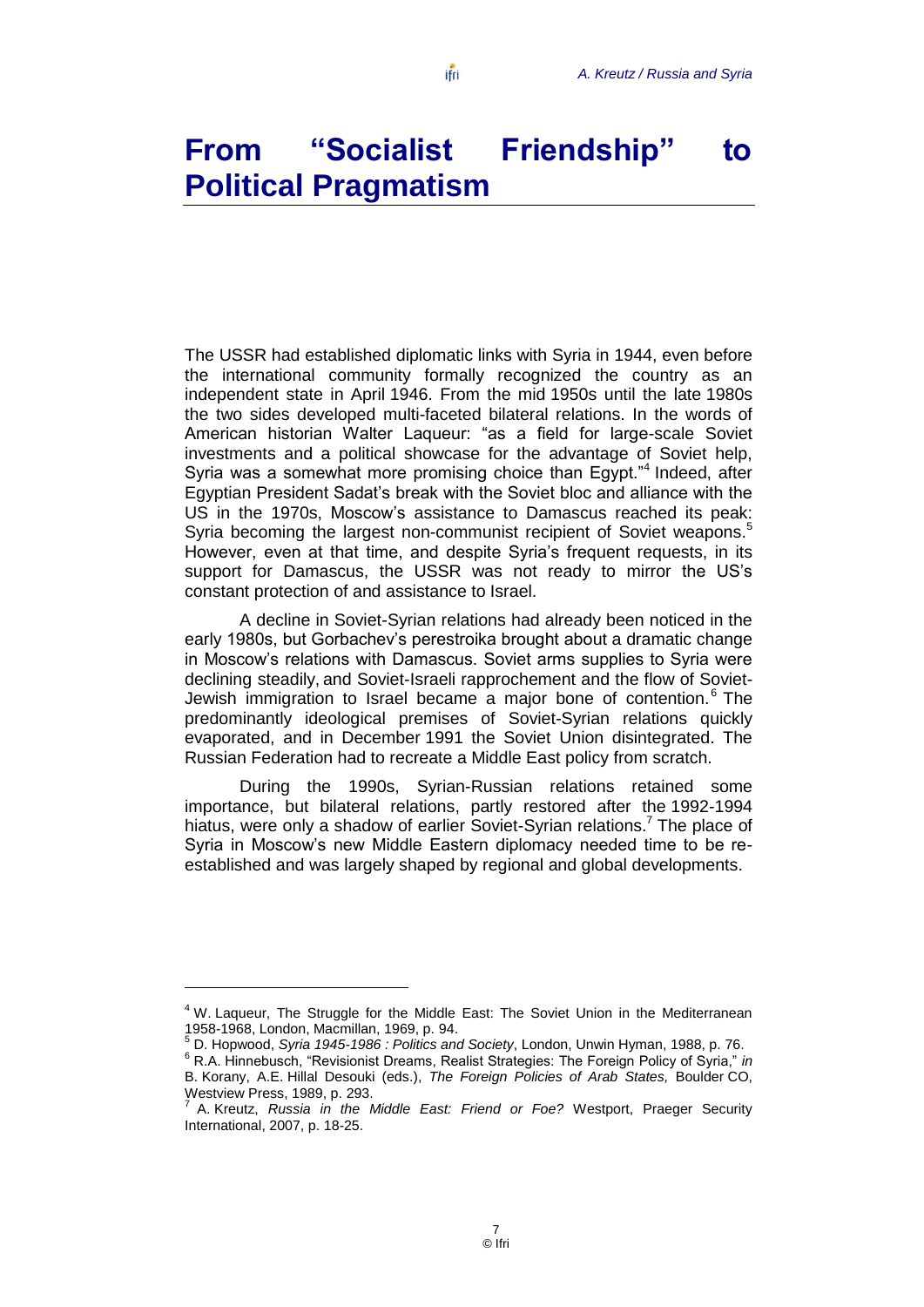#### <span id="page-9-0"></span>*Syria in Russia's Middle Eastern policy*

In the early 1990s, Russia became frustrated by its failure to be admitted to the US-dominated international community as a "normal" country. A number of factors—its Soviet past, ambiguous domestic developments, large nuclear arsenal, and enormous territory—made its Western integration difficult, if not impossible. NATO expansion in 1999 and 2004 into its neighborhood alienated Moscow even further. The Russian leadership started to revive the geopolitical threat perceptions of their Soviet predecessors. This sense of vulnerability was now increased because of the country's apparent weakness and chronic tension in the North Caucasus, and its impact upon Russia's Muslim population. After the rise to power of Vladimir Putin, and especially after the American war in Iraq, Russian-Arab and Middle Eastern diplomacy acquired new relevance as one of the important tools to ensure Russia's security and further its economic interests. Relations with Syria and the rest of the Arab World under Putin were characterized by caution and driven by pragmatic pursuit of Russian interests. Just as Russia wants its presence in the Middle East to be re-established, all Arab nations are looking toward it having a stronger political role there. The Syrian President was correct in his analysis that "the Arab World pins great hopes on strengthening Moscow's hand in the world.<sup>8</sup> The Egyptian, Saudi and Jordanian leaders and other "moderate," pro-Western Arab leaders voiced similar opinions.<sup>9</sup> Russia has its own strategic interests in the Middle East, which include the security of its Southern neighborhood, good relations with Islam, and access to the Mediterranean. The enormous regional imbalance of power in the favor of the US thus represents a concern for many Russian experts.

Although Dmitry Medvedev became President of the Russian Federation in May 2008, Putin's influence remains important. As Prime Minister, he can take part in shaping the major directions of its domestic and foreign policy.<sup>10</sup> One of the major vectors of foreign policy as it has developed under the Putin and Medvedev presidencies has been a desire to set aside the humiliations of the 1990s and return Russia to the top table of international affairs. This policy adds a further dimension to Russia's involvement in the Middle East, a region which lies at the heart of many of the world's most pressing international questions. Russia's influence in the resolution of these problems is a prerequisite for its being taken seriously as an international actor of the first rank.

<sup>&</sup>lt;sup>8</sup> "Syrian President: Arab World Pins Great Hopes on Strengthening Moscow's Hand," ITAR-TASS, 25 January 2005.

<sup>&</sup>lt;sup>9</sup> "Syrian President Says Arab-Israeli War Remains Central Problem in Middle East," ITAR-TASS*,* 25 January 2005.

 $10$  The Russian Foreign Policy Concept which was signed by president Medvedev in May 2008 specifies that the cabinet, headed by the Prime Minister, carries responsibility for implementing Russian foreign policy. J. Mankoff, *Russian Foreign Policy: The Return of Great Power Politics*, Lanham, Rowman & Littlefield. 2009, p. 13.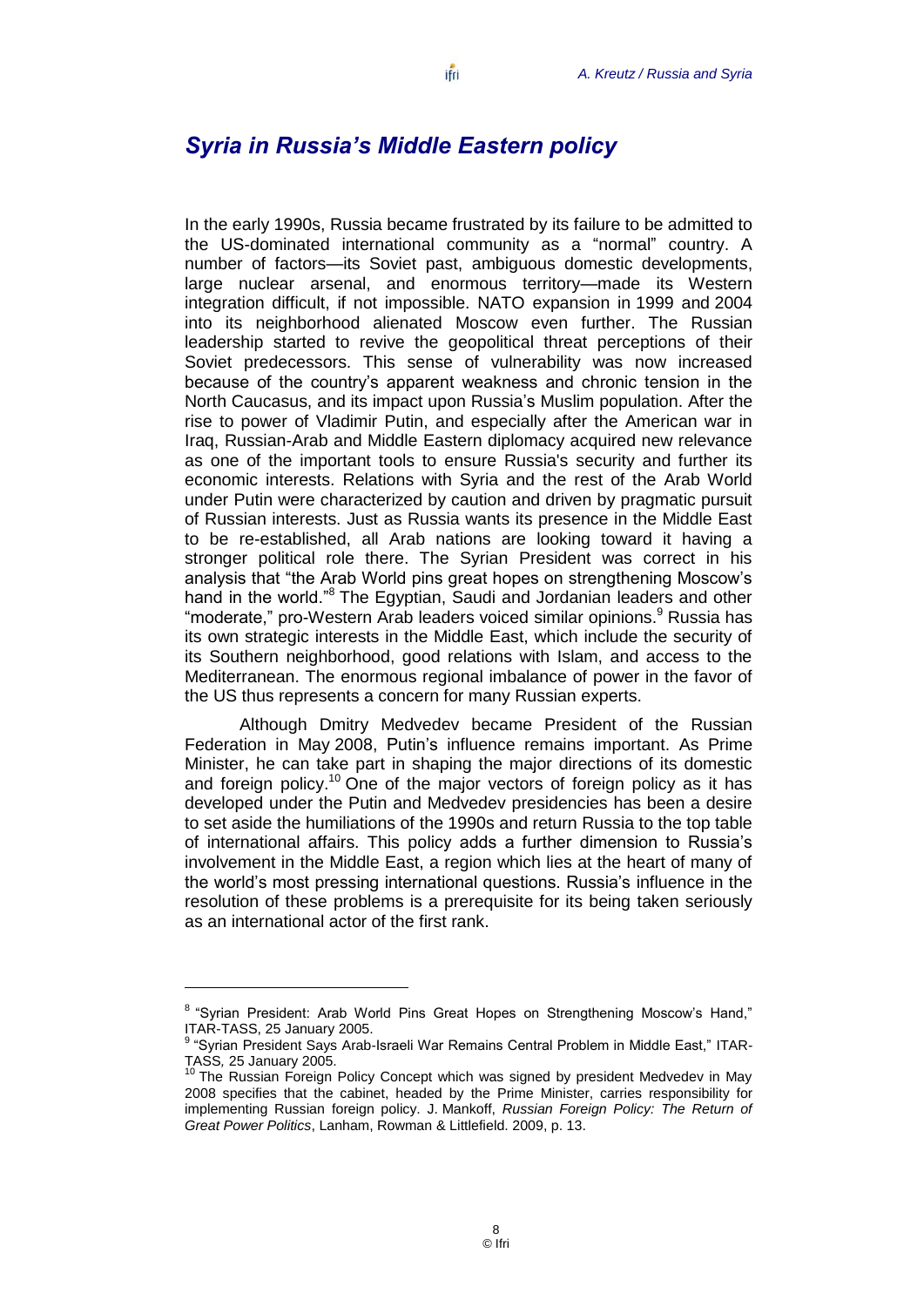The role of Syria in this wider policy was crucial for a long time, and more important than that of other countries of the Arab East. However, Syria is not one of the most influential or richest nations of the region. During the last decade, Russia has wanted to develop its relations with Saudi Arabia, the Gulf States, Yemen, Jordan, Lebanon and the non-Arab countries of the Middle East such as Israel, Turkey and Iran. At the same time greater stress in Moscow's policy has been laid on the commercial interests, and relatively less on the political and strategic considerations upon which Russo-Syrian relations are founded.<sup>11</sup>

At present Moscow's financial deals with a number of nations in the Greater Middle East—particularly Turkey and Israel—by far exceed Russia's trade with Syria. Up to 2004, Russian trade relations had been quite modest and reached only \$ 218 million, with Russian exports amounting to \$206 million.<sup>12</sup> However, from 2004 to 2008, when Western pressure on Syria was greatest, trade between the two countries started to acquire a new importance. In November 2009, Russia's Stroytransgaz launched its largest project in Syria since the Soviet era—a gas-processing plant near Homs, a city in the western part of the country. The plant will help to cover 50 percent of the Syrian electricity industry's demand for gas.<sup>13</sup>

Between 2005 and 2008, Russian-Syrian trade relations developed more dynamically than before, and a bilateral trade turnover peaked in 2008 at almost 2 billion US dollars.<sup>14</sup> However, it fell to 1.36 billion dollars in 2009 as a result of the global financial and economic crisis.<sup>15</sup> President Medvedev's visit to Damascus in May 2010 was also intended to constitute an important push to bolster relations and cooperation between the two nations. $16$ 

However, the importance of Damascus for Moscow is not based on economics alone. Their relations still have a more political and strategic nature, providing Russia with access to the Mediterranean and political support far stronger than might be expected from any other Arab nation.<sup>17</sup>

 $11$  P. Rivlin, "The Russian Economy and Arms Exports to the Middle East," Tel Aviv, Jaffee Center for Strategic Studies, *Memorandum No. 79*, November 2005.

<sup>&</sup>lt;sup>12</sup> "Russia: Putin Praises Level of Relations with Syria during Meeting in Kremlin," Interfax, 25 January 2005.

<sup>&</sup>quot;Gas Processing Plant—Russia's Biggest Project in Syria," ITAR-TASS, 18 November 2009.

<sup>&</sup>lt;sup>14</sup> "Russian Foreign Minister Interviewed by Syrian News Agency SANA," Ministry of Foreign Affairs of the Russian Federation, 5 June 2009.

<sup>15</sup> ―Article by Dmitry Medvedev in Syrian Newspaper Al Watan,‖ Kremlin.ru, 9 May 2010, [<http://eng.kremlin.ru/transcripts/212>](http://eng.kremlin.ru/transcripts/212).

<sup>&</sup>lt;sup>16</sup> "Russian Foreign Minister Interviewed by Syrian News Agency SANA," op. cit. [14]

<sup>&</sup>lt;sup>17</sup> As Konstantin Makienko of the Center for Strategic and Technical Analysis in Moscow stressed, "Syria is our crucial and the only ally in the Middle East." Cited in: M. Zygar, A. Grytskova, "Tartus too Small for Pyotr Velikiy," Kommersant, 24 September 2008, [<www.kommersant.com/p1030595/r\\_527/Pyotr\\_Velikiy\\_unable\\_to\\_enter\\_Tartus/>](http://www.kommersant.com/p1030595/r_527/Pyotr_Velikiy_unable_to_enter_Tartus/).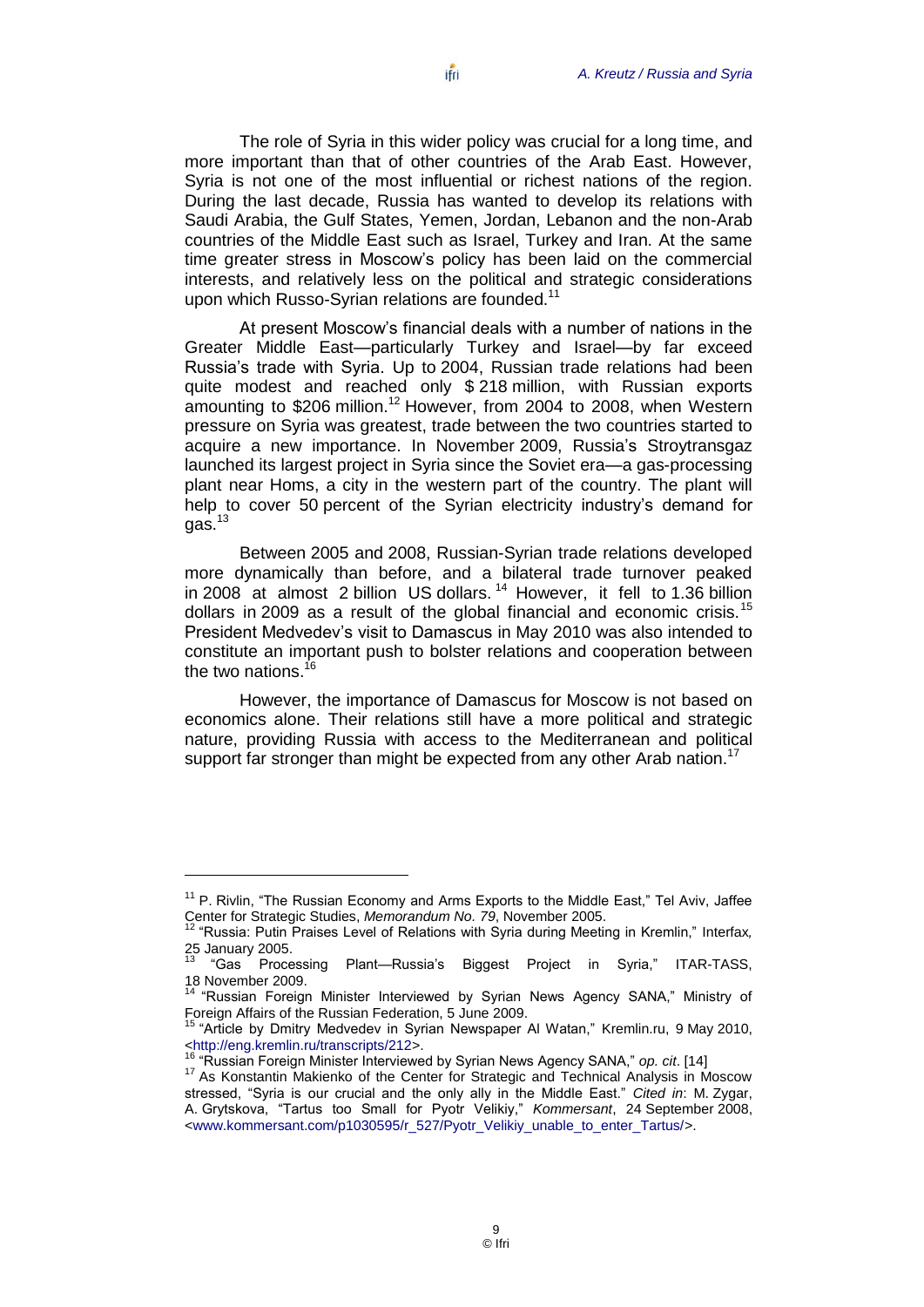#### <span id="page-11-0"></span>*The Israeli Factor*

 $\overline{a}$ 

Soon after taking office in 2000, Putin put great stress on the positive and even friendly relations of his country with Israel.<sup>18</sup> He does not show any particular pro-Arab sentiment, which might be identified in former Prime Minister Yevgeny Primakov; however, Putin has also proved to be remarkably free of biases towards the West, including the US and Israel.<sup>19</sup> Yet, some state officials and military personnel with contacts and firsthand knowledge of the Arab world still promote relations with the Arab world, including Russian-Syrian relations. One example is Colonel General Leonid Ivashov, who previously led the Russian Defense Ministry's main Directorate for International Military Cooperation. He has complained recently that "our [Russian] military-technical cooperation with the Middle Eastern countries, with the Arab world, and with Iran is under Tel-Aviv's control."<sup>20</sup>

Russian-Syrian relations, and especially Moscow's military cooperation with Damascus, have often been subjected to criticism and even pressure from the US and Israel. However, the policy cultivated by Putin—continued by Medvedev—of good relations with all countries of the Middle East, has been fairly successful so far.<sup>21</sup> Tel Aviv seems to appreciate its relations with Moscow, even seeking to influence Russia's relations with the Arab nations and Iran.<sup>22</sup> Israeli-Russian relations are based on strong business relations, and the presence of over one million Russian-speaking Israeli citizens. Moscow considers Israel to be a powerful and well-established state, making relations with it a political necessity. In addition, Russian leaders have always kept in mind the power of the pro-Israel lobby, and the Jewish population in the US.

Russia has tried to support the peace effort in the Middle East, but it has obviously no effective power to promote a resolution to the conflict. Moscow is trying to balance its relations with Israel and the Arab nations, including the Hamas faction in Palestine. This might be a thin line to walk, but until now it has worked, perhaps "because, as Moscow well knows,

<sup>&</sup>lt;sup>18</sup> M.N. Katz, "Putin's Pro-Israeli Policy," Middle Eastern Quarterly, Winter 2005, p. 51-59. Available from: [<www.meforum.org/690/putins-pro-israel-policy>](http://www.meforum.org/690/putins-pro-israel-policy).

<sup>&</sup>lt;sup>19</sup> His historic speech at the  $43^{\text{rd}}$  Munich Conference on Security Policy on 10 February 2007 is the most explicit example of this. Available from: [<http://archive.kremlin.ru/eng/speeches/2007/02/10/0138\\_type82912type82914type82917ty](http://archive.kremlin.ru/eng/speeches/2007/02/10/0138_type82912type82914type82917type84779_118123.shtml) [pe84779\\_118123.shtml>](http://archive.kremlin.ru/eng/speeches/2007/02/10/0138_type82912type82914type82917type84779_118123.shtml).

<sup>&</sup>quot;Russia's Defense Cooperation with the Arab Nations Restricted by Israel's Pressure -Analyst." Interfax, 7 September 2010.

<sup>21</sup> M.N. Katz, "Russia's Greater Middle East Policy : Securing Economic Interests, Courting 15<br>Islam." Russie.Nei.Visions. No. 49. No. 49. April 2010. Islam,‖ *Russie.Nei.Visions*, No. 49, April 2010, [<www.ifri.org/downloads/ifrirussiamiddleeastkatzengapril2010.pdf>](http://www.ifri.org/downloads/ifrirussiamiddleeastkatzengapril2010.pdf).

 $22$  On the Israel-Russia relationship, see P. Razoux, "The Keys to Understanding the Israel-Russia Relationship,‖ NATO Defense College, Rome, *Research Paper* No. 42, November 2008. Available at: [<www.ndc.nato.int/download/downloads.php?icode=6>](http://www.ndc.nato.int/download/downloads.php?icode=6).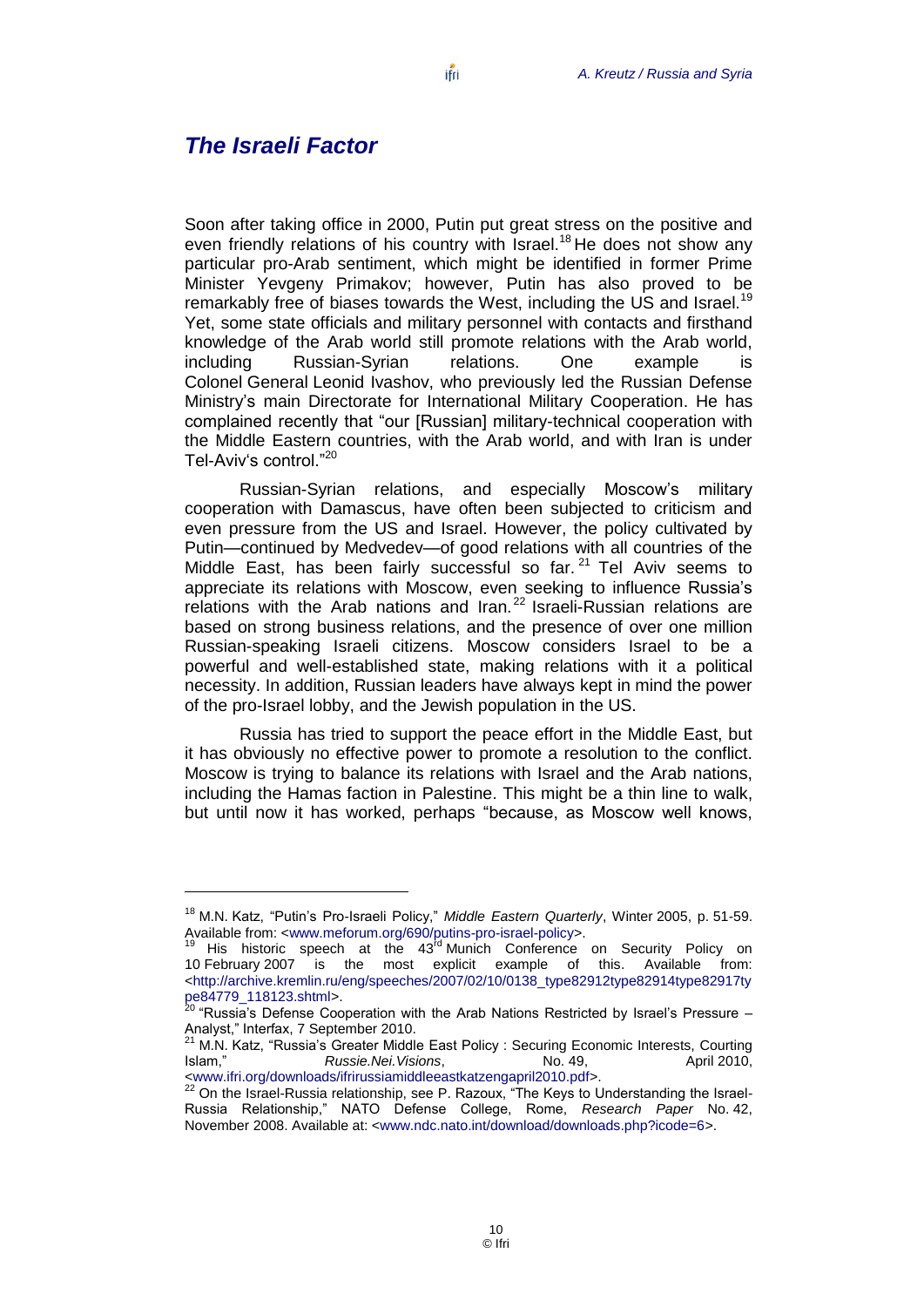while each party disapproves of Moscow's ties to its opponents, each would prefer to have some support from Moscow rather than none."<sup>23</sup>

During the April 2010 visit of a delegation from the Foreign Affairs and Defense Committee of the Israeli Knesset to Moscow, its members voiced their complaints regarding the outcome of the Second Lebanese War in 2006, when, according to them, "the latest types of weapons were found to be at Hizbollah's disposal."<sup>24</sup> Such illegal arms transfers might have taken place in the past, but they have never been widespread, and the chance of recurrence now seems quite minor:Russia does not wish to spoil relations with Israel and the US.

<sup>&</sup>lt;sup>23</sup> M.N. Katz, "Russia in Mideast: More of Same," Middle East Strategy at Harvard,<br>10 July 2009, <http://blogs.law.harvard.edu/mesh/2009/07/russia-in-mideast-more-of-10 July 2009, [<http://blogs.law.harvard.edu/mesh/2009/07/russia-in-mideast-more-of](http://blogs.law.harvard.edu/mesh/2009/07/russia-in-mideast-more-of-same/)[same/>](http://blogs.law.harvard.edu/mesh/2009/07/russia-in-mideast-more-of-same/).

<sup>&</sup>lt;sup>24</sup> "Israel, Russia Sign Strategic Cooperation Pact, Discuss Iran, Islamic Terror," *Israel OSC Summary,* 17 April 2010.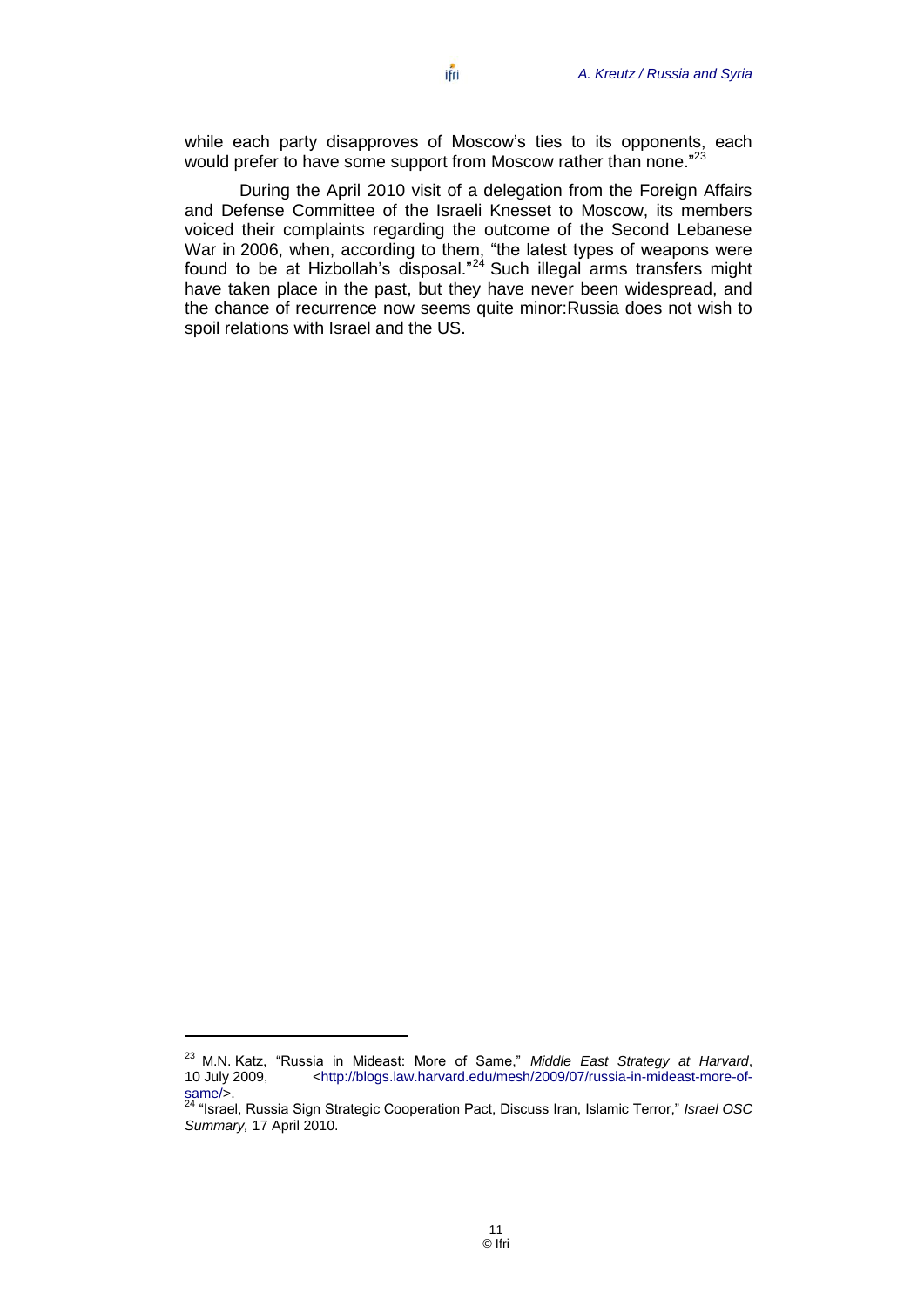### <span id="page-13-1"></span><span id="page-13-0"></span>*Syrian support for Russia's Middle East policy*

The Baathist regime in Damascus remains the most secular regime in the Arab East; it has consistently supported Moscow's policy in Northern Caucasus, and strongly condemned the Chechen insurgents as terrorists.<sup>25</sup> In August 2008, Syria was the second country after Belarus to express public support for Russia in its short war and acute political conflict with Georgia.<sup>26</sup> At the same time, the Syrian President, who visited Russia on 20-21 August 2008, offered to allow Moscow to deploy its Iskander missiles on Syrian soil, and stated that his country is "striving to develop strategic relations with Russia in the interests of security in the whole world." He added: "we are ready to cooperate with Russia in any project that can strengthen its security". He described the 2008 war with Georgia as a "continuation of US cold war policy", and as "the culmination of attempts to encircle and isolate Russia.‖ According to him, Syria opposes that because "Russia has always been supportive of the peace process, and we are dealing with the active role that Russia might play in this regard.<sup>"27</sup> As such Syria has lent support to Moscow not only in its efforts to justify its military intervention in Georgia—an act which opened it up to severe criticism from the West—but also in its wider aim to increase its influence in the Middle East.

Although the Syrian President's offer to host Iskanders was not accepted by Moscow, the strategic interests of both nations are in fact somewhat convergent. The Russian Federation needs an ally in the Arab East, which is the historical and religious centre of the Islamic World, but which is also almost completely dominated by the US. Syria is one of very

<sup>26</sup> "US to Syria: Do not Meddle in Russia-Georgia Conflict," Haaretz, 25 August 2008.

 $25$  In September 2001, Damascus welcomed the Chechen leader, Akhmad Kadyroy, who was cooperating with Moscow. During his visit, the Supreme Mufti of the Syrian Arab Republic, Sheikh Ahmed Kuftaro, condemned terrorism in "all its forms and manifestations." Ramzan Kadyrov, the son and political successor of Ahmad Kadyrov as president of Chechnya, visited Syria in March 2010. During his visit the new Great Mufti of Syria, Akhmad Badruddin Khasum thanked him for his help in establishing close international relations between Syria and Russia. "R. Kadyrov Held a Meeting with the Chechen Diaspora of Syria‖, *Chechen Republic Today*, 12 March 2010.

<sup>&</sup>lt;sup>27</sup> "My zaranee znali, chto Zapad stremitsiya blokirovat' Rossiyu," [We Knew That the West Would Intend to Block Russia], *Kommersant*, 20 August 2008. Available at [<www.kommersant.ru/doc.aspx?docsid=1013457>](http://www.kommersant.ru/doc.aspx?docsid=1013457).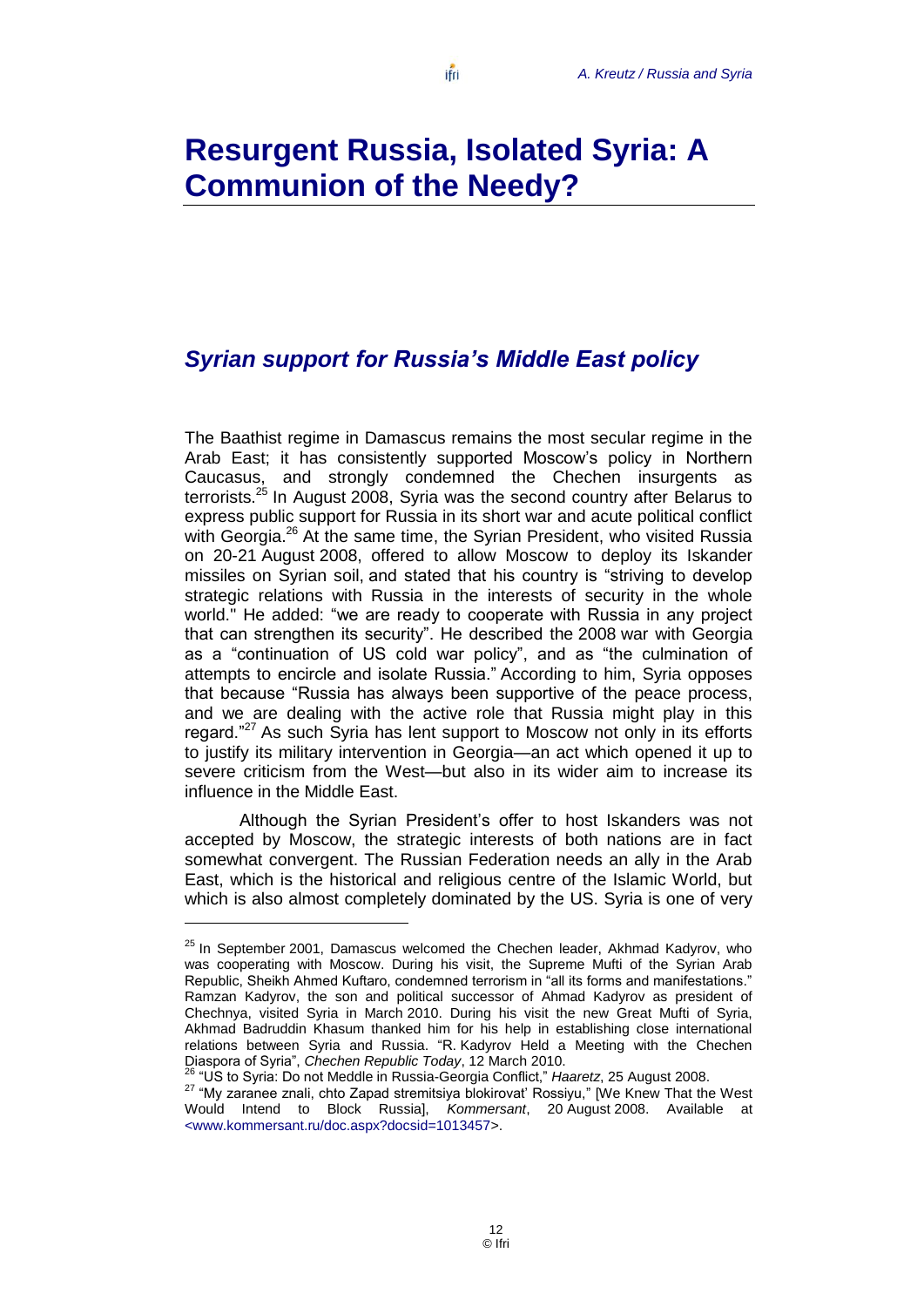few states in the region that are relatively independent from American control; because of that, it is more willing to cooperate with Russia. It can offer Moscow a number of strategic advantages such as access to the Mediterranean, a relatively secure foothold in the Arab East, and a chance to acquire some influence in Arab-Israeli relations, something that Moscow has long sought. In return, Damascus expects diplomatic protection against possible American and Israeli threats, and weapons and other advanced technology supplies that it cannot get from other sources. In addition, Russian-Syrian relations have for a long time been a useful way for both countries to maintain their international prestige and selfconfidence.

During his May 2010 visit to Damascus, President Medvedev wanted to stress the importance of Syria and the Arab East for Russia and to magnify Russia's prestige and role in the region. His visit was focused not only on his country's bilateral relations with Syria, but also on the peaceful settlement of the Middle East conflict.<sup>28</sup> According to him, Russia ―would continue to do everything […] to help assist the Arab-Israeli peace process" which "should result... in the freeing of Arab lands occupied in 1967, in the creation of an independent Palestinian state which will live in peace with Israel. $^{29}$ 

#### <span id="page-14-0"></span>*The End of Syria's international isolation?*

Use of bilateral relations to achieve improved security was even more characteristic of the Syrian regime, which understandably felt threatened after the 2003 American invasion of Iraq, and to a lesser extent during the Lebanese crisis. Russia and Syria took a similar position towards Iraq, and in the spring of 2003 then Russian President Putin suggested that, like Iraq, regime change could be implemented in Syria.<sup>30</sup> In July 2003, in an apparent show of Russian independence, the Russian Foreign Minister invited Syrian President Bushar al-Assad to visit Russia.<sup>31</sup> At that time the Syrian Accountability and Lebanese Sovereignty Restoration Act  $(SALSRA)^{32}$  proposing sanctions against Syria was going to be discussed by the US Congress prior to adoption in December 2003, and one might

 $\overline{a}$ 

 $28$  Medvedev's Visit to Syria Focuses on Mideast Peaceful Settlement," ITAR-TASS, 12 May 2010.

<sup>&</sup>lt;sup>29</sup> "FYI Medvedev Critical of US Role in the Mid-East, Calls for Nuclear Free Region," ITAR-TASS, 11 May 2010.

<sup>30</sup> ―Even if there are people who do not like the regime in this country, it should not be changed under pressure from outside.‖ A. Kreutz, *op. cit.* [7], p. 28.

A. Andreev, "V Moskve zhdut Bassara Assada," [Al-Assad Is Awaited in Moscow], *Nezavisimaya Gazeta*, 17 July 2003.

<sup>&</sup>lt;sup>32</sup> The Syrian Accountability and Lebanese Sovereignty Act is a bill that the US passed into law on 12 December 2003. The bill's stated purpose is to end what the US sees as Syrian support for terrorism, to end Syria's presence in Lebanon, which has been in effect since the end of the Lebanese Civil War in 1990, to stop Syria's alleged development of WMDs, to cease Syria's illegal importation of Iraqi oil and to end illegal shipments of military items to anti-US forces in Iraq.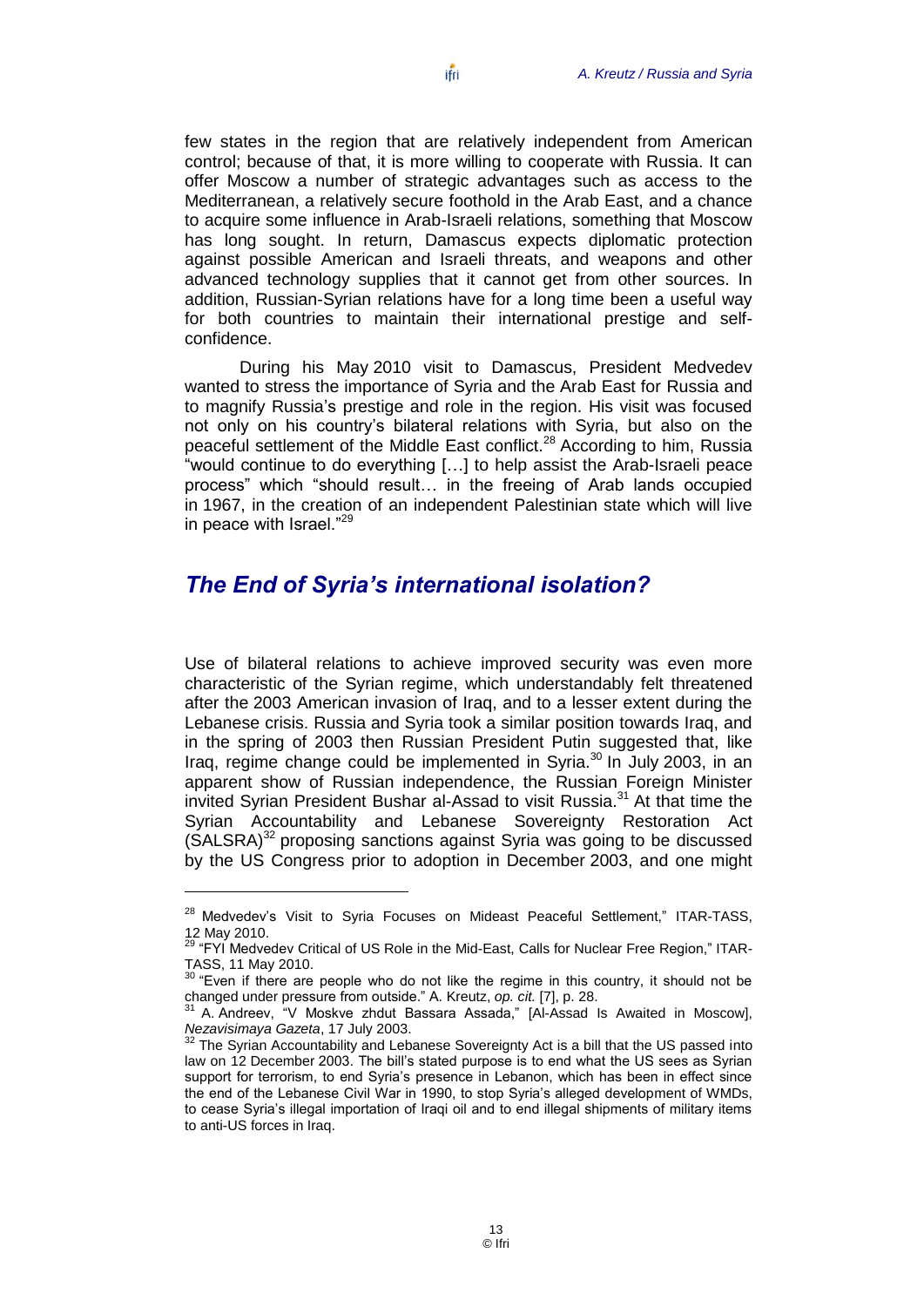have seen this invitation as a Russian declaration of support for Damascus and a challenge to US Middle Eastern policy.

However, as noted above, Russian support for Syria has always been limited by the need to avoid possible negative repercussions from Washington and Tel Aviv. Moscow considers its relations with both to be far more important than those with Syria.<sup>33</sup> This explains, in part, Russia's abstention from the September 2004 UN Security Council vote when Resolution 1559 was adopted.<sup>34</sup>

In Moscow's view, "the Resolution covered just one aspect of the Middle East situation, while other issues in a comprehensive regional settlement are left out." Another reason for abstention was the concern that the resolution dealt with Lebanese domestic affairs, against the express wishes of the Lebanese government. After the assassination of Rafiq al Hariri in Beirut on February 2005, Syria was in fact forced to withdraw from Lebanon. At the time, a Russian Foreign Ministry spokesman argued that Syrian forces had indeed played a positive role in the past, but there was no need for this role in the new context.<sup>35</sup>

After Hariri's murder, French-Syrian relations were disrupted and Syria found itself alienated from its major Arab neighbors: Saudi Arabia, Jordan and Egypt. Thus Damascus had to rely even more on Russian help.

Syria's international isolation was an important factor allowing a new Moscow-Damascus rapprochement between 2004 and 2008, the highpoint of Western pressure on Syria. That being said, probably even more important was the renewal of Moscow's proactive foreign policy which was conceived as a defense after the American war in Iraq in 2003 and the 2004 NATO enlargement.

In January 2005 President Assad made his first visit to Moscow. His talks with Putin and other Russian leaders were seen as friendly and fairly successful. Moscow wrote off 73 % of Syria's 13.4 billion US dollar debt to the Russian Federation.<sup>36</sup> In the political field, the declaration signed by the presidents of both countries expressed their joint positions on the most important Middle Eastern and global issues.

Following his talks with Assad, in a thinly veiled criticism of US policy towards Syria, Putin stated that Moscow and Damascus favored "a stable, democratic world based on norms of international law, precluding power pressure or interference in the affairs of a sovereign state." Putin also defended Syria against Israel's actions, saying that he "welcomes

 $33$  D. Trenin, "Russia's Policy in the Middle East: Prospects for Consensus and Conflict with the United States." New York, The Century Foundation, 2010, p. 8.

<sup>34</sup> The resolution was sponsored by the US and France, calling for an end to the Syrian military presence in Lebanon and for the disbanding and disarmament of all Lebanese and non-Lebanese militias on its territory.

<sup>&</sup>lt;sup>35</sup> "Russian Foreign Minister Says: Syrian Forces Played Positive Role in Lebanon," ITAR-TASS, 27 April 2005.

 $36$  "Moscow Writes off 73% of Syria's Debt," Interfax, 25 January 2005.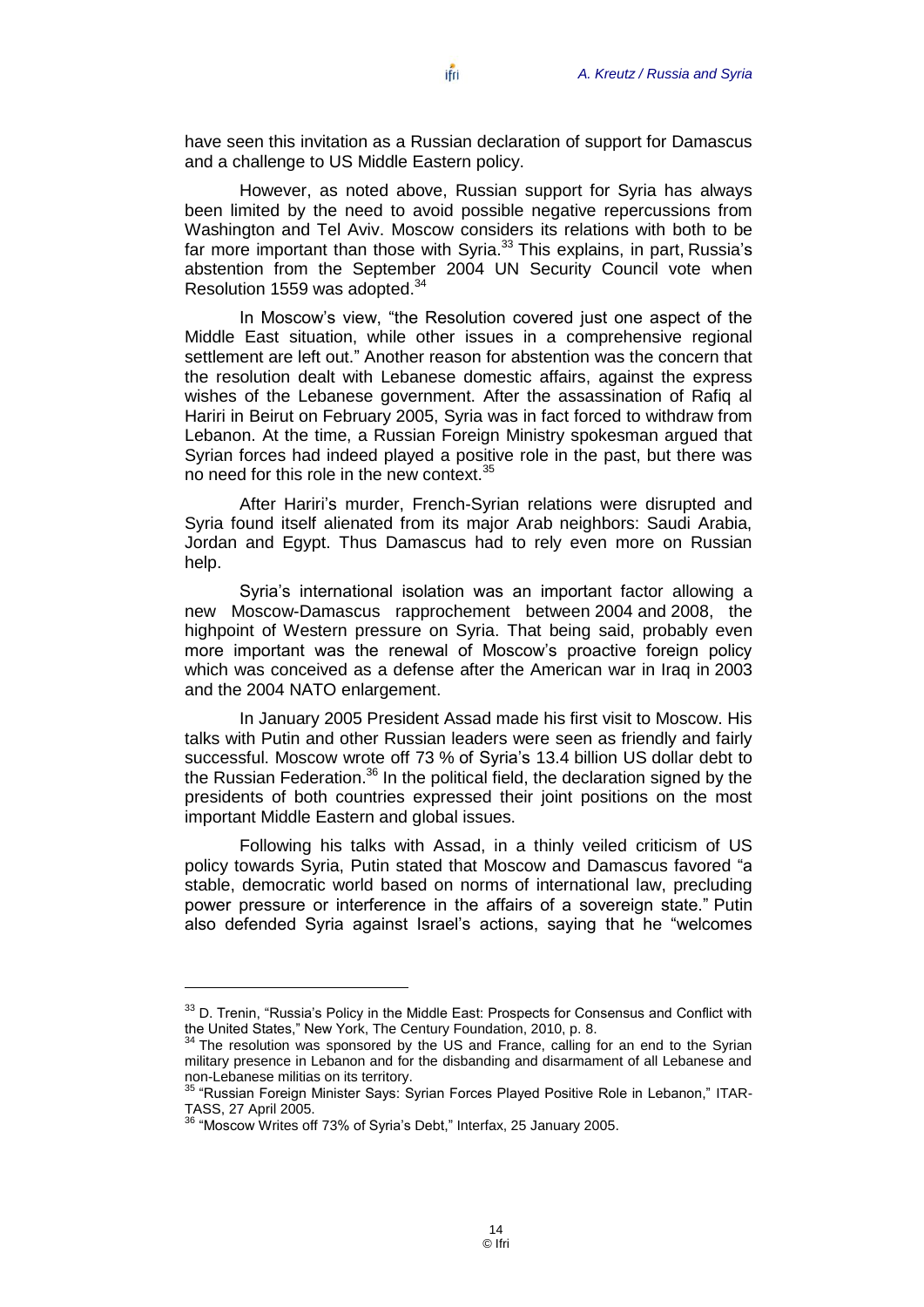Syria's inclinations for a political dialogue with Israel and its readiness to resume the talks without strings attached. $37$ 

An apparent unity of political views on both sides and Moscow's strong political support for Damascus came at the time of Syria's worst international troubles and isolation of the country from the Western powers, including France, which had historical links with Syria. The Syrian leadership might have seen the rapprochement with Moscow as a necessity. Moscow, which was frustrated by growing US influence in its traditional neighborhood and concerned about its own Muslim population.<sup>38</sup> took the opportunity to renew its direct involvement in the Middle Eastern. However, the argument of an American scholar that Syria's deplorable international situation was exactly the position "Putin wants Syria to be in," in order to get "preferential access for Russian arms and petroleum to Syria" seems to be rather far-fetched. <sup>39</sup> Developments in the Middle Eastern, including Syria's predicament, had certainly not been of Russia's making. Furthermore, Moscow had and still has a much more important strategic interest in Syria than the rather modest commercial transactions outlined above.

Moscow staunchly opposed the discussion regarding sanctions on Syria. In October 2005, Russian diplomats criticized the anti-Syrian draft resolution until the last possible moment during the UN Security Council debate on the report by Prosecutor Detlev Mehlis' international commission, which accused high-ranking Lebanese and Syrian officials of involvement in the Hariri killing. Damascus' situation was particularly difficult as "the Syrian's best hope, Paris, which used to invariably take an opposition stance vis-à-vis America, has sharply changed its attitude toward Lebanese affairs."<sup>40</sup> Only Russia argued that "Hariri was considered an opponent of Syria but not an enemy of that county, since the Syrians have cooperated with various political forces in Lebanon at various times,"<sup>41</sup> concluding that the allegations against Syria were most likely to be politically motivated.<sup>42</sup> Moscow believed that the US wanted the withdrawal of Syrian peacekeepers from Lebanon in order to diminish Syria's political influence in the region. Russia's position on the issue ran counter to American pressure, and it did not find sufficient support from the other countries.

 $37$  V. Romankova, "Russia's President Putin Says Road Map Real Way to Resume Mideast Peace," ITAR-TASS, 25 January 2005.

In September 2004, in the Beslan school occupation by Chechen and Inghushetian terrorists, at least 334 hostages were killed, including 186 children. On Beslan's impact on Russian domestic and foreign policy, read A.P. Tsygankov, "New Challenges for Putin's Foreign Policy," *Orbis*, University of Florida, Winter 2006, p. 158-159.

<sup>&</sup>lt;sup>39</sup> M.N. Katz, "Putin's Foreign Policy Toward Syria," Middle East Review of International *Affairs*, Vol. 10, No. 1, March 2006.

<sup>&</sup>lt;sup>40</sup> Y. Shestakov, "Tell me Who your Friend Is?" The Current Digest of the Post-Soviet *Press*, Vol. 57, No. 8, March 2005, p. 19.

<sup>&</sup>lt;sup>41</sup> I. Groshkov and G. Volfson, "Internationalizing an Assassination," The Current Digest of *The Post-Soviet Press*, Vol. 57, No. 7, p. 1.

<sup>&</sup>lt;sup>2</sup> Ibid. See also A. Samokhotin, "American Storm Clouds over Syria. Washington Urges the International Community to Put Pressure on Damascus," The Current Digest of The Post-*Soviet Press*, Vol. 57, No. 7, 2005, p. 2-3.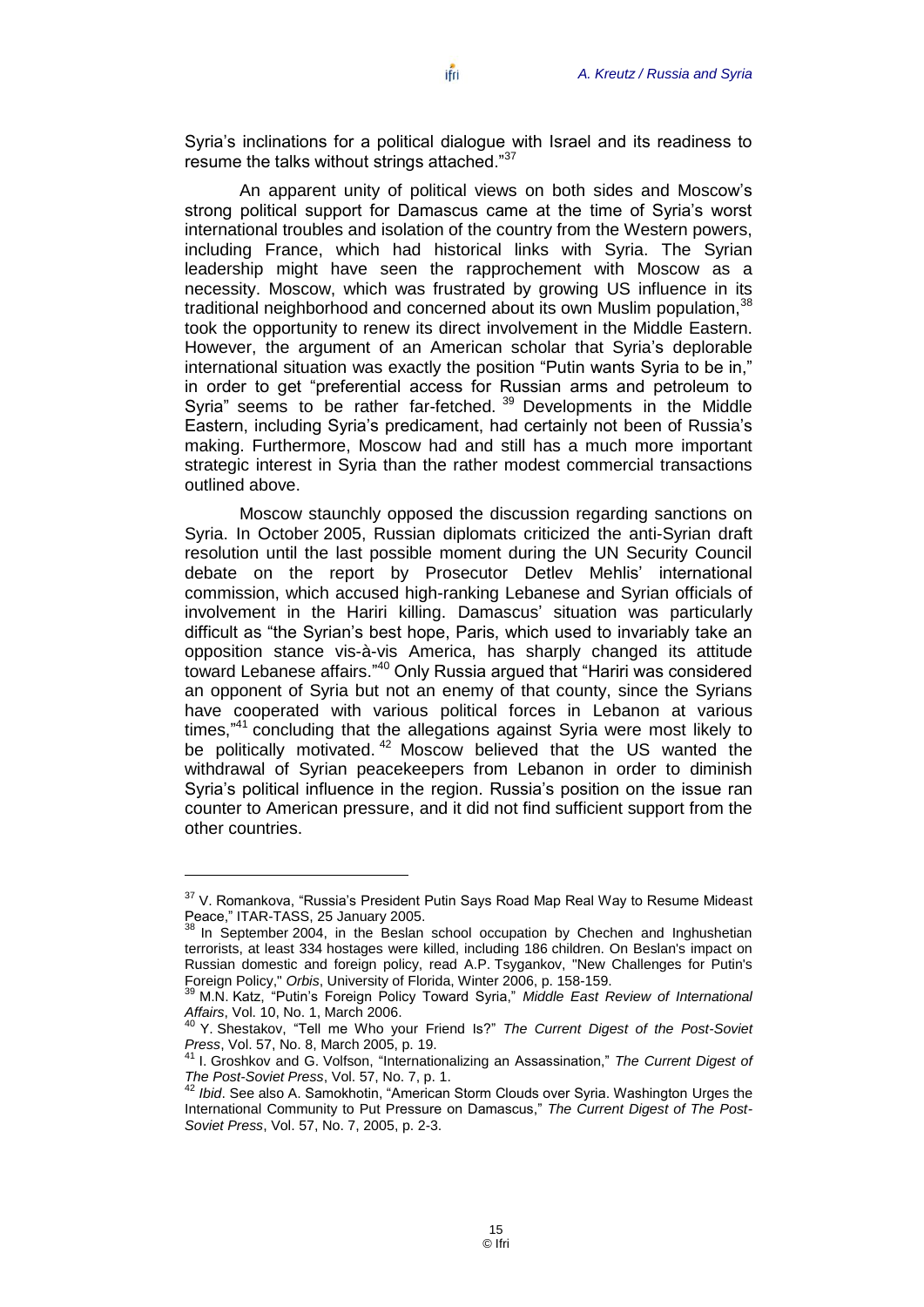However, although some Russian politicians demanded that Moscow veto the proposed draft and "put an end to America's arbitrariness,<sup>43</sup> Russia was persuaded by the softening of the resolution's wording, and in November 2005 voted with the other nations to adopt Resolution 1636 on Syria. The statement regarding the threat of sanctions was replaced by a neutral reference to "other means." <sup>44</sup> These developments can be seen as typical of Russian policy towards Syria and the Middle East in general. Being unable to challenge the overwhelming American and Israeli control of the region, Russia nevertheless tried to limit its full implementation. This behavior is noticeable not only in Russia's relations with Syria, but also with Iran and Hamas.<sup>45</sup>

Syria's political situation started to improve in 2007, starting from its attendance—by the invitation of the US—at the Middle East peace conference held in Annapolis in November that year. In July 2008, French President Nicolas Sarkozy invited President Assad to participate in the inauguration of the Union for the Mediterranean in Paris, and in September 2008 Sarkozy himself visited Damascus. His trip to Syria was followed by his meeting there with the Syrian President, the Turkish Prime Minister, and the Emir of Qatar. Since then, many other European and Middle Eastern leaders, and even American politicians, have followed Sarkozy's lead. In February 2010, Syrian Foreign Minister Walid Muallam announced that the US had asked Damascus to approve its choice of ambassador to the country.<sup>46</sup> One week later, Syria approved the US government's nomination, ending more than five years' absence.<sup>47</sup> Far from being an international pariah state, as it was just a few years ago, Syria has started to be seen by some commentators as "a key country along a new axis being formed in the Middle East, which includes Turkey, Iran, Saudi Arabia and Iraq."<sup>48</sup>

Nevertheless, this optimism has been shown to be premature. The Syrian-Israeli talks mediated by Turkey did not bring the expected results, and Israel started to accuse Syria of supplying weapons for Hezbollah in Lebanon.

<sup>&</sup>lt;sup>43</sup> "Zhirinovsky Hopes for Russian Veto of Anti-Syria Resolution," Interfax, 31 October 2005. 44 V. Sergeyev, "Russian Website Says Resolution 1636 'Suited Everyone except Syria.' Syria Not Pleased with Minor Victory," Gazeta.ru, 1 November 2005.

<sup>45</sup> Moscow had initially reacted positively towards the Brazilian-Turkish nuclear swap deal with Iran, which was signed on 17 May 2010, and Russian Foreign Minister Lavrov voiced his country's "concern" over US planned sanctions, describing them as "going against the principle of the supremacy of international law as laid down in the UN Charter" (V. Radyuhin, "Russia Comes Out on Top in Iran Deal," The Hindu 20 May 2010). However, under US pressure, on 9 June 2010 Russia joined other permanent members of the UN Security Council voting for a resolution to impose new sanctions on Iran. As a result, Moscow did not supply the S-300 air defense systems to Iran.

<sup>&</sup>lt;sup>46</sup> A. Issacharoff, "Syria is Blowing off Steam, not Rattling Sabers," Haaretz, 7 February 2010.

<sup>47</sup> ―Syria Approves New U.S. Ambassador,‖ *Syria Today*, 14 February 2010.

<sup>48</sup> Z. Bar'el, "Peace with Syria no Less Vital than Stopping Iran's Bomb," Haaretz, 7 February 2010.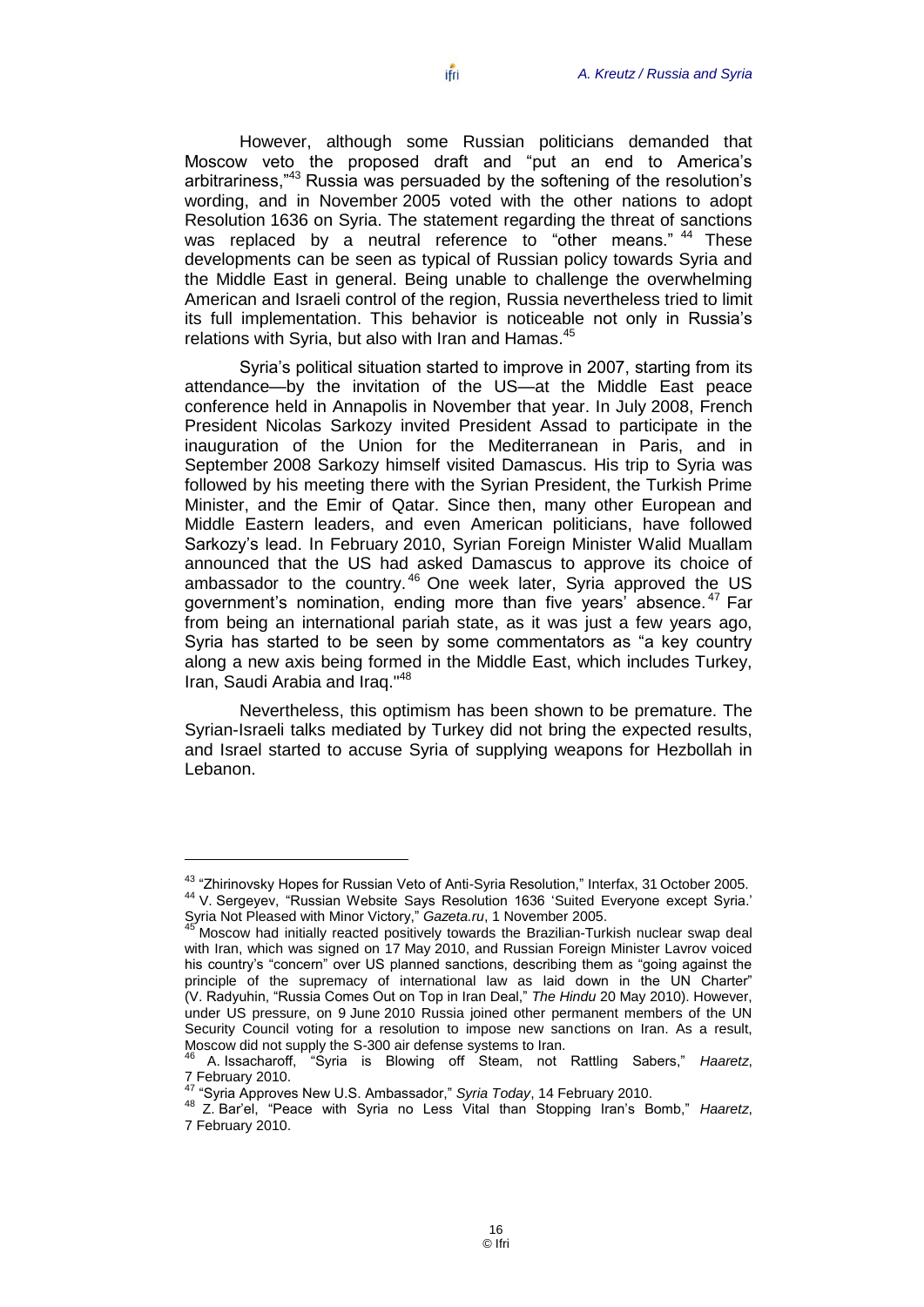about "Syrian transfer of weapons—especially longer-range missiles to Hezbollah" which "would pose a serious threat to Israel's security." Defending the Obama administration's decision to restore diplomatic relations with Damascus, she stressed that "the US is not re-engaging with Syria as a reward or a concession. Engagement is a tool that can give us added leverage and insight, and a greater ability to convey a strong and unmistakably clear message aimed at Syria's leadership." <sup>50</sup> On 3 May 2010 American sanctions against Syria, which had been imposed in May 2004 and reinforced in 2007, were renewed by US President Obama.<sup>51</sup> Thus the much discussed American-Syrian détente has either come to an end or become more precarious.

In another show of diplomatic support, President Medvedev's visit to Damascus in May 2010 coincided with the rise of the new tensions and threats against Syria. His visit demonstrated both Russia's protective role and the importance of Russian-Syrian relations and their limited practical importance. The Russian President said that the Arab-Israeli dialogue "must result in a comprehensive, just and long-term reconciliation, the liberation of all the Arab lands occupied in 1967, and the creation of an independent Palestinian state."<sup>52</sup> The Russian leader thus echoed Syrian conditions for reconciliation with Israel. At the same time, however, no new contract in the military-technological sphere was concluded; once again, Moscow did not want to irritate Israel.

Medvedev and Assad called for a nuclear free zone in the Middle East, "because any other development of the situation will mean regional and possibly global catastrophe."<sup>53</sup> Largely supporting Arab goals and interests, Medvedev hailed Russia's active stance in assisting Middle-East settlement, and met with Hamas Politburo Chief Khalid Mashaal.<sup>54</sup> As Hamas and its leaders are shunned by the Western Powers, Medvedev's talks with the Hamas leader were also intended to show Moscow's openness and credibility, to all parties in the Arab-Israeli conflict.<sup>55</sup>

<sup>&</sup>lt;sup>49</sup> I. Humaydi: "Six Israeli Motives Behind the Scud Missile Campaign," 23 April 2010. *Al Hayeh* online (Syria).

<sup>&</sup>lt;sup>50</sup> "Clinton Blasts Syria Arms Transfers to Hizbollah," Voice of America online, 30 April 2010.

<sup>&</sup>lt;sup>51</sup> "Obama renouvelle les sanctions américaines contre le régime syrien," *France* 24, 5 April 2010.

<sup>52</sup> April 2010.<br><sup>52</sup> V. Kuzmin, "Moscow Daily: Medvedev's Visit to Syria 'Center of Attention' in Near East," Damascus Wedge, 12 May 2010.

<sup>53</sup> ―Russia, Syria call on Iran to comply with Nuclear Non-Proliferation Rules,‖ *Rossiya 24*, 11 May 2010.

<sup>54 &</sup>quot;Medvedev, Hamas' Mishaal Discuss Latest Palestinian State of Affairs," KUNA online, 11 May 2010.

 $55$  M.A Smith, "The Russia-Hamas Dialogue, and the Israeli Parliamentary Elections," UK Defence Academy, Conflict Studies Research Centre, *Middle East Series*, 06/24, June 2006. Available from: [<www.da.mod.uk/colleges/arag/document-listings/middle](http://www.da.mod.uk/colleges/arag/document-listings/middle-east/06%2824%29MAS.pdf)[east/06%2824%29MAS.pdf>](http://www.da.mod.uk/colleges/arag/document-listings/middle-east/06%2824%29MAS.pdf).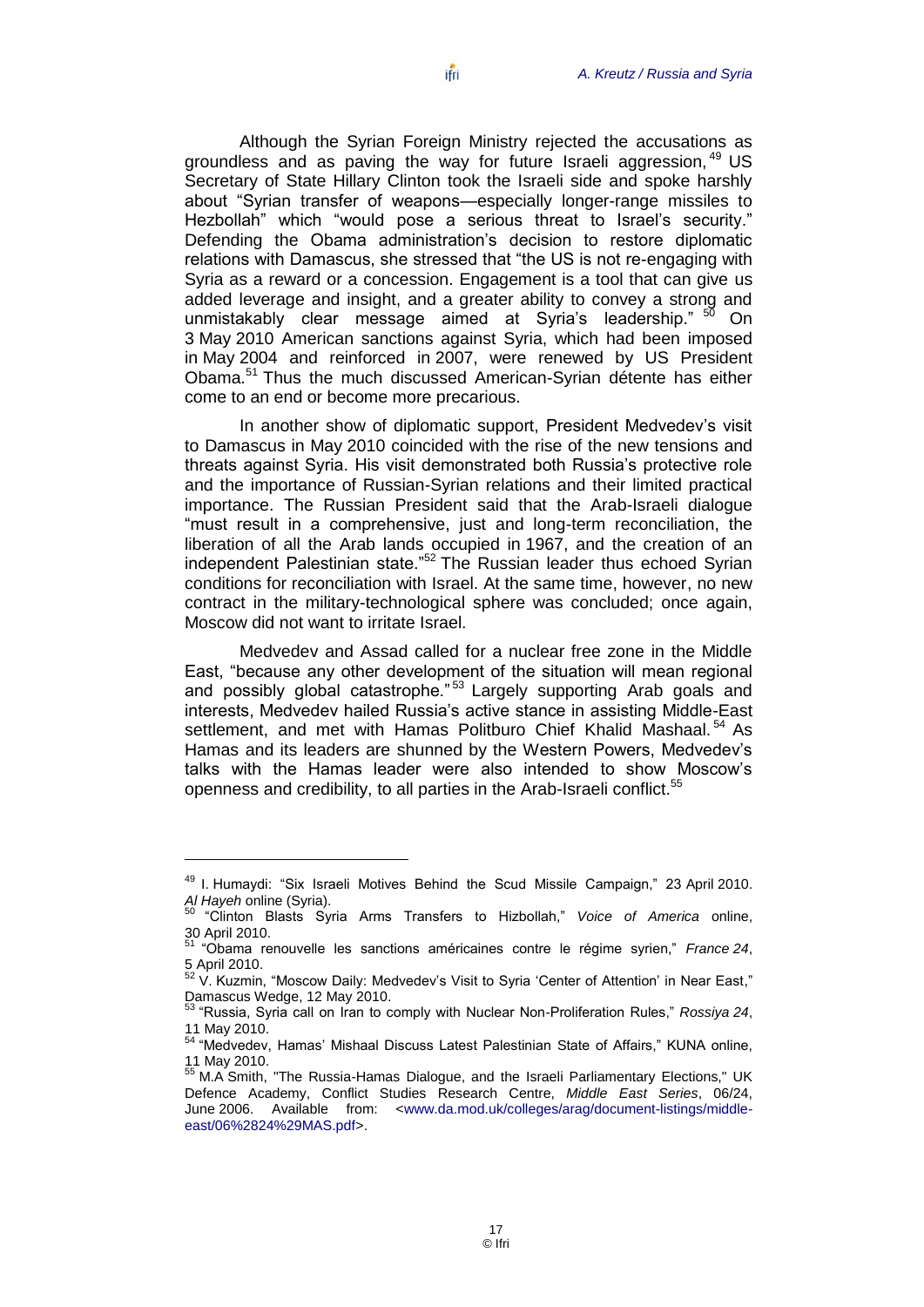## <span id="page-19-0"></span>**Military Diplomacy**

Russia's cautious diplomatic support for Syria is paralleled by its modest supplies of modern weapons and technology to that country. Weapons supplies might be used as bargaining tools with the Americans or the Israelis.

#### <span id="page-19-1"></span>*Pivotal but Uneven Military-Technical Cooperation*

Although Putin assured the Israelis that Moscow would not jeopardize Israel's security, and Russia has neither the means nor the intention to seriously upset the regional balance of power, it is not in its best interests that Syria—a traditionally friendly Arab state—be left without any defensive power. Even before 2006, though no modern weapons were supplied, Russia continued to modernize and repair military hardware used by the Syrian army, and continued to train personnel for the Syrian military forces at senior officer level.<sup>56</sup> By 2006 about 10,000 Syrian officers had received training at both Soviet and Russian military academies. Western experts estimated that even in 2006 up to 2000 Russian military advisors were serving in the Syrian military. Russian officers had also taught at Syria's officer training academy.<sup>57</sup>

Assad's first visit to Russia in 2005 did not result in a new sales agreement for sophisticated arms. During his stay in Moscow, the Russian Defense Minister stated that Russia "will not supply offensive weapons to Syria: no missile defense systems, Iskander E or Igla portable missile air defense systems."<sup>58</sup> However, it can be arqued that was not the main Syrian concern at that time. During the 2005-2008 period, the most important thing for Damascus was Moscow's political support and diplomatic protection.

In 2006, Russia delivered to Syria the vehicle mount variant of Russian Kolomna KBM Strelets multiple launch units for use with the GM 39 Igla fire-and-forget surface-to-air missile (SAM) system.<sup>59</sup> These

<sup>57</sup> U. Klussmann, ―An Old Base/ Friendship Gets a Facelift,‖ *Der Spiegel*, 22 June 2006.

<sup>&</sup>lt;sup>56</sup> A. Konovalov, "Russia: Defense Ministry Rules Out Supplying Offensive Weapons to Syria," ITAR-TASS, 25 January 2005.

<sup>58</sup> Known as SA-18s under the NATO classification. A. Konovalov, "Russia: Defense Ministry Rules Out Supplying Offensive Weapons to Syria,‖ ITAR-TASS, 25 January 2005. <sup>59</sup> "Syria Receives First Strelets SAM," Jane's Defense Weekly, 23 August 2006.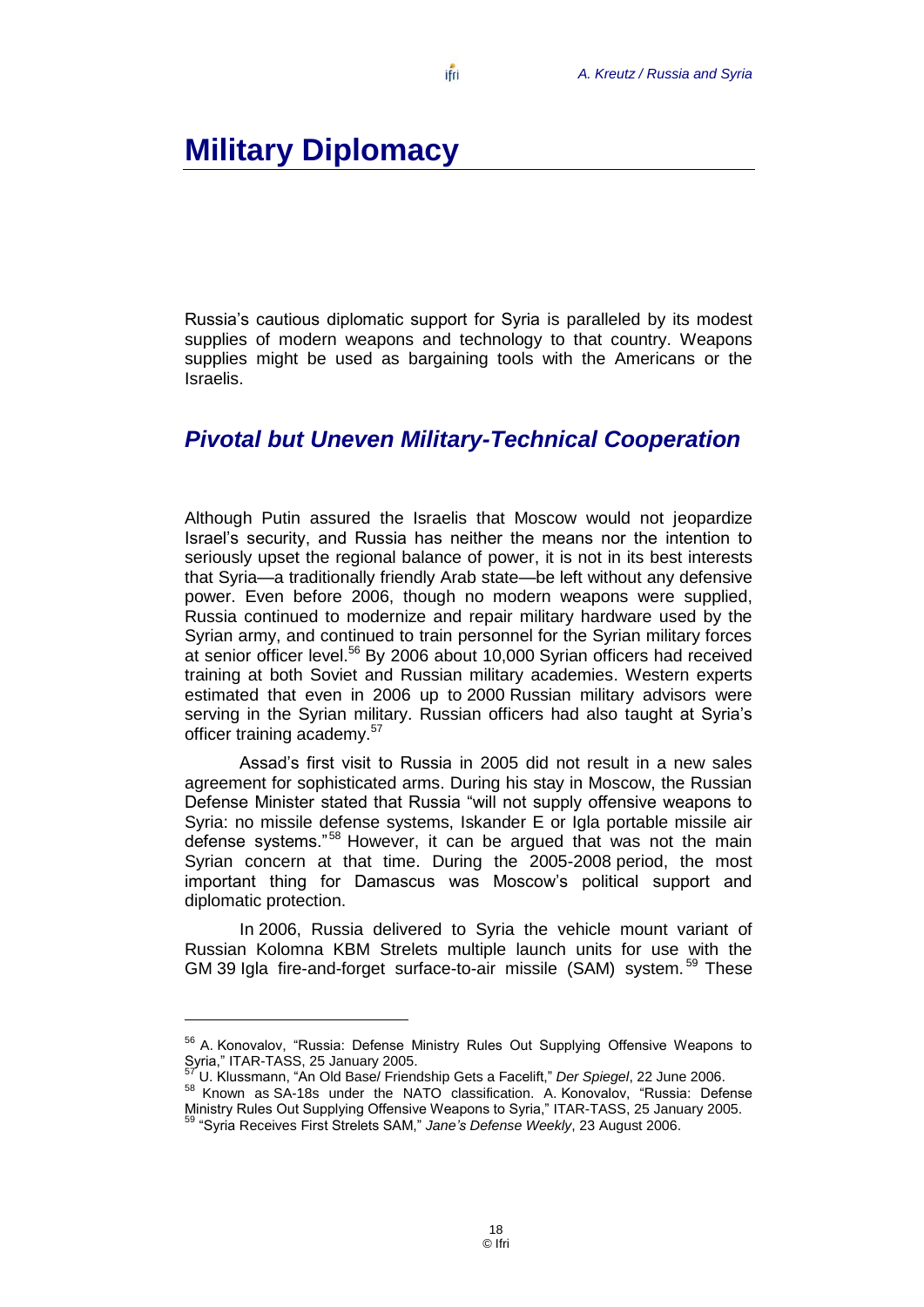missiles are purely defensive and their design prevents them from being used as shoulder-launched missiles.<sup>60</sup>

Under American and Israeli pressure, Russia was unwilling to supply Syria with the man-portable Igla air defense system which differs from Strelets, and in January 2007 Sergey Chemezov—then Director General of Russia's arms export monopoly, Rosoboronexport—denied rumors that from 2006 further deliveries of the Strelets air defense system had been sent to Syria.<sup>61</sup> However, during the next two years, Syria upgraded its air defense capabilities with new Buk-2M Ural medium-range theatre defense missiles procured from Russia, $62$  and the first batches of the Pantsir-S1 short-range self-propelled air defense system, also delivered by Russia.<sup>63</sup>

Furthermore, repeated Syrian requests to procure the long-range Russian S- 300 PMU self-propelled SAM system have not been met, <sup>64</sup> and in September 2009 Rosoboronexport froze contracts signed in 2007 for the sale of sophisticated aircraft MIG 29 Fulcrums and MIG-31s to Syria. The reasons given were "political sensitivities about potentially upsetting the balance of power in the Middle East,"<sup>65</sup> and probably just as in the case of the S- 300 surface-to-air missile systems, strong Israeli pressure on Moscow.

#### <span id="page-20-0"></span>*Preserving the Strategic Balance of Power in the Middle East*

Even if, as the Israeli press reported, the four MIG-31E fighter jets, which are mainly intelligence-gathering planes, would finally be delivered to Syria, "they will be without offensive capabilities and with a Syrian understanding that Russia would not provide effective 'after sale service."<sup>66</sup> Importantly, there has been no mention of the possible delivery of the MIG Fulcrums—similar to the F-16s operated by the Israeli Air Force, these can function as interceptors and bombers. The linking of these events confirms the thesis that while Russian-Syrian military technical cooperation is partly driven by business and the will to make

 $\overline{a}$ 

<sup>&</sup>lt;sup>60</sup> "Russia: Designer Says Shoulder-Launched Use of Strelets Impossible," Interfax, 1 March 2006.

<sup>&</sup>lt;sup>61</sup> "Rosoboronexport Denies Claims of Strelets Deal with Syria," Jane's Defense Industry, 1 March 2007.

<sup>62</sup> ―Annual Defense Report: The Middle East and Africa,‖ *Jane's Defense Weekly*, 14 December 2009.

<sup>&</sup>lt;sup>3</sup> M. Hassington, "Syria Receives First Batch of Pantsir Air Defenses." Jane's Information *Group—International Defense Review*, 6 June 2008.<br><sup>64</sup> "Annual Defense Review, 6 June 2008.

<sup>&</sup>quot;Annual Defense Report: The Middle East and Africa," op. cit. [62].

<sup>&</sup>lt;sup>65</sup> "Russia Industry Sources Allege Sale of MIGs to Syria," Jane's Intelligence Weekly, 4 September 2009. See also "Y. Kisieleva, "Fighter Contract Self Destruct: All Work on MIG-31 for Syria Has Been Halted," *Kommersant*, 20 May 2009.

 $6<sup>6</sup>$  H. Keinan and Y. Katz: "Four MIGs Sold to Syria will be Without Offensive Capabilities, Israel Told,‖ *Jerusalem Post* online, 8 September 2009.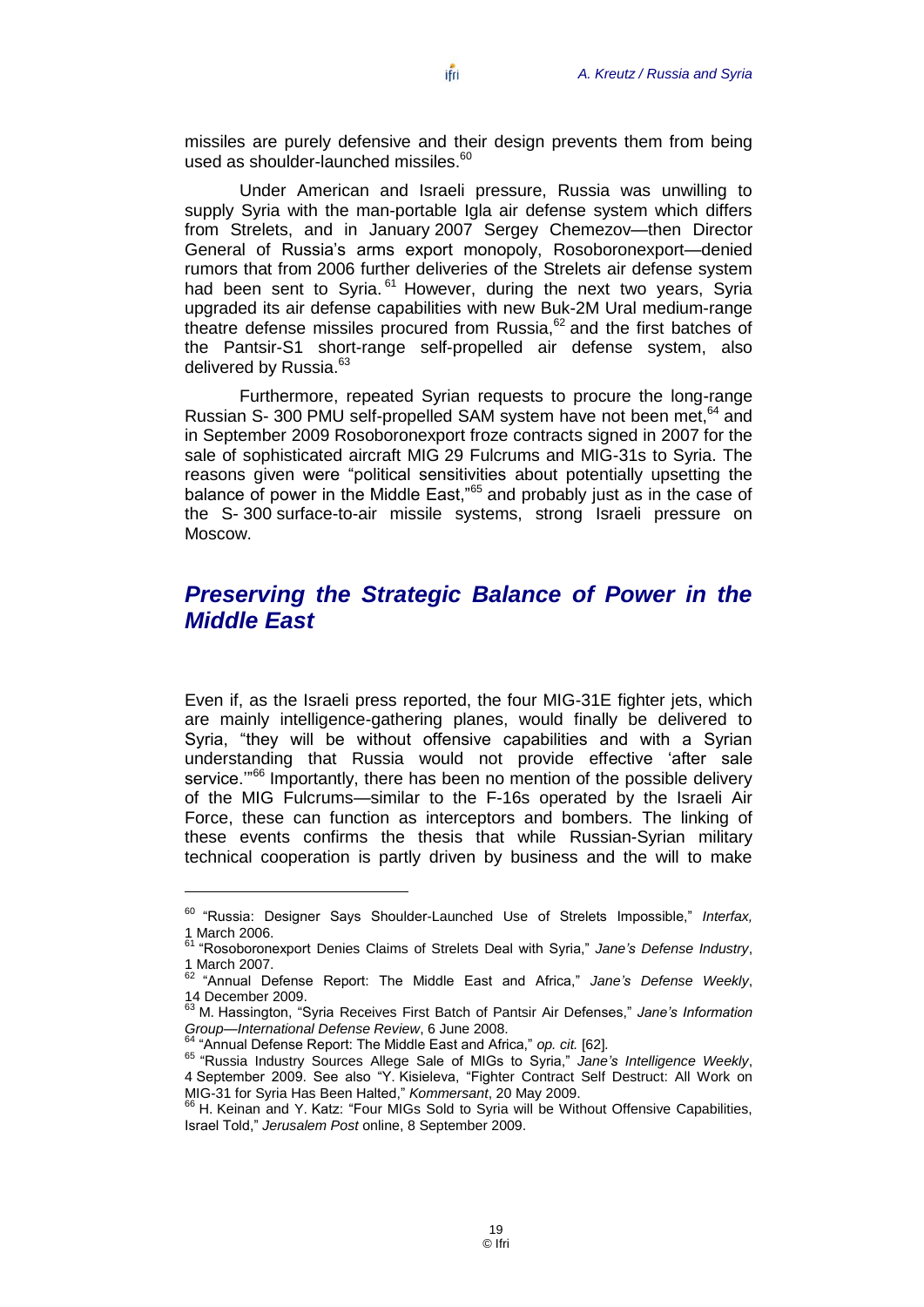profit, strategic and political considerations in the region are far more important. On the other hand, the Russian Federation, which does not want to antagonize Israel and the US, also does not want to leave Syria, which is its ally, completely defenseless. Moscow cannot try to change the existing balance of power in the region, $67$  but wants to make the situation more comfortable to live with for Syria. In a 2005 interview for Israel TV, Putin drew attention to an incident when Israel sent a squadron of F-16 fighter jets on a low-altitude mission circling President Assad's summer residence near a Russian base. According to Putin, Russian military supplies to Syria could make "low altitude flights over the residence of the Syrian president" more difficult in future.<sup>68</sup>

In August 2008 Russia turned down Assad's effort to acquire Iskander-E missiles, a single-stage solid propellant system with a range of between 280 and 400 km, capable of carrying nuclear or conventional warheads.<sup>69</sup> Even earlier, Russian Foreign Minister, Sergey Lavrov, was quoted as saying that the only system exported to Syria would be "defensive weapons that do not violate the strategic balance of power in the Middle East."<sup>70</sup> Despite the frequent rumors and accusations in some Western media, that has really been and still remains the Russian policy toward Syria and the Arab Middle East. Nevertheless, as Russian experts stress: "It is impossible for only one side to make concessions in response to the other side's concerns." Russia "had more than once refused to supply the promised weapons to Syria, for example, Iskander E missile systems and Igla portable anti-aircraft missile system" in order to satisfy  $Israeli$  requests.<sup>71</sup> But Russia, which does not want to completely sacrifice Syria's interests, has decided recently that in spite of Israeli and American protests, it will deliver Yakhont supersonic anti-ship cruise missile systems to Syria.<sup>72</sup> This system is considered to be essentially defensive, and under the existing circumstances it would be "almost physically impossible to hand it over to a third party [terrorists] secretly, even if someone wanted to."<sup>73</sup>

Russian weapons and advanced technology supplies to Syria, though limited, remain of vital importance to the country. In December 2009, when EADS had been unable to start the contracted delivery of Airbus planes—due to American sanctions—Syria turned to Russia to lease two Russian Tupolev aircraft.<sup>74</sup> During last year's session of the Russian-Syrian Inter-Governmental Commission in Damascus, one

<sup>&</sup>lt;sup>67</sup> "Putin in Israel, Defends Sale of Missiles to Syria and Nuclear Supplies to Iran," The *Journal of Turkish Weekly*, 30 April 2005.

 $68$  Der Spiegel, op. cit. [55].

<sup>69 &</sup>quot;Russia Turns down Syrian Missile Request," Jane's *Information Group*, January 2008.

<sup>70</sup> ―Syria Seeks Defensive Weapons System from Russia,‖ *Jane's Defense Weekly*, 27 August 2008.

<sup>&</sup>lt;sup>71</sup> "Pundit Rejects Israeli's Concern over Russian Missile Supplies to Syria," Ekho Moskvy *News Agency*, 19 September 2010.

 $72$  "Russia to Deliver Bastion Missile Systems with Yakhont Missiles to Syria under \$300 million Contract," Interfax, 20 September 2010.

<sup>&</sup>quot;Russia Sees no Damage in Yakhont Arms Deal with Syria," Interfax, 21 September 2010.

<sup>74</sup> The Economist Intelligence Unit, *Syria: Country Report*, January 2010, p. 12.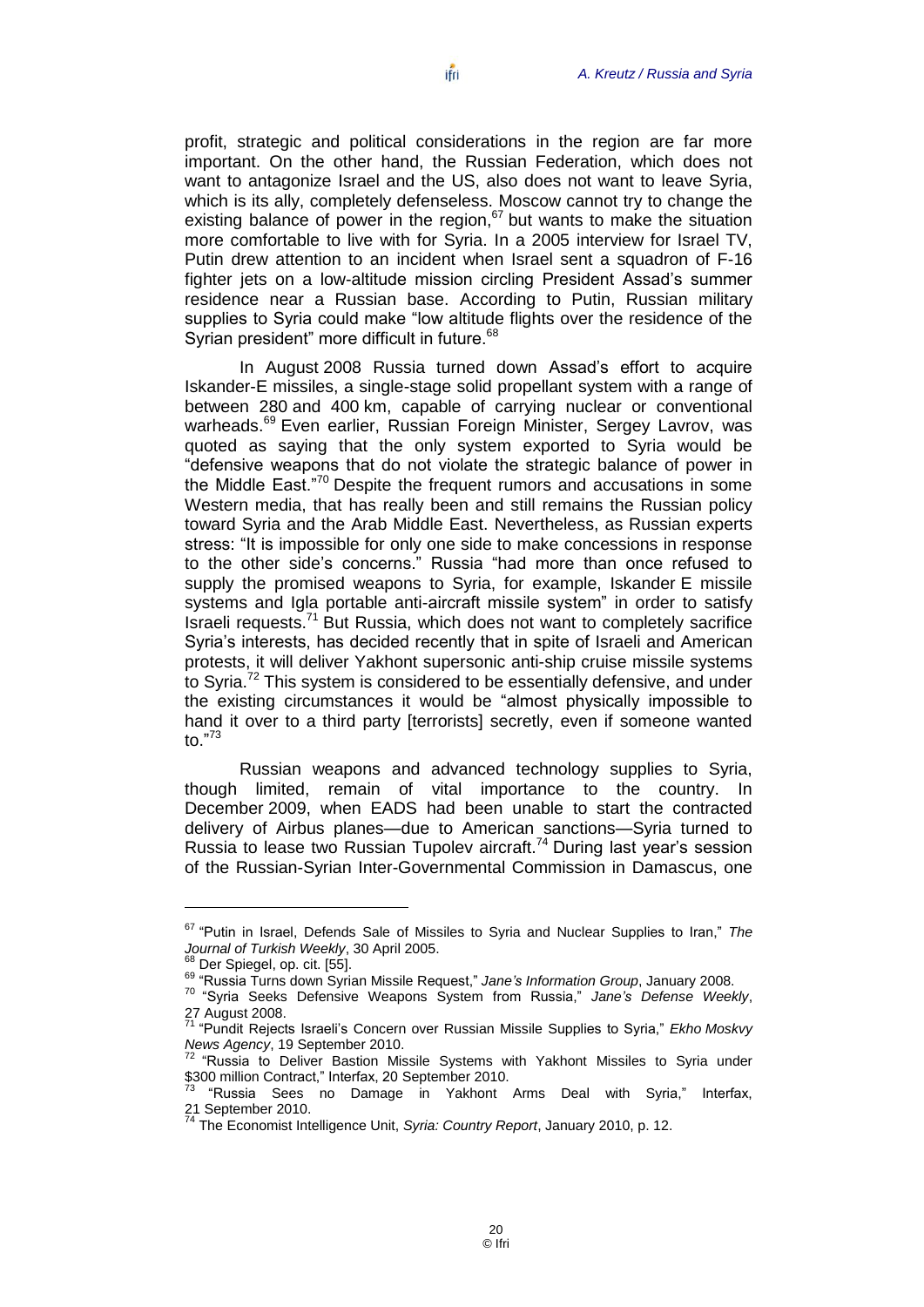of the main issues discussed was Syria's use of Russia's GLONASS communication satellites for civil purposes.<sup>75</sup>

An important achievement of the last two years has been increased Russian-Syrian naval cooperation. The Russian Federation inherited from the Soviet Union a small logistics base for its Navy in the Syrian port of Tartus, the second largest port city in Syria after Latakia. During post-Soviet times, the facility fell into disrepair, and was largely abandoned. However, in September 2008, Moscow launched negotiations with Syria to convert Tartus into a permanent naval base. In the summer of 2009, a new floating dock structure was delivered to Tartus.<sup>76</sup> The Russian Navy regards Syria as a vital base for operations in the Mediterranean and surrounding regions. The naval base in Syria could significantly boost Russia's operational capabilities because ships based there are capable of reaching the Red Sea and the Indian Ocean through the Suez Canal, and the Atlantic through the Straits of Gibraltar in a matter of days.According to some Russian experts, the Russian Black Sea Fleet will also be based in Syria.<sup>77</sup> The logistical facility in Tartus has already been expanded. The visit in April 2010 of the nuclear-powered missile cruiser Peter Velikiy, the flagship of Russia's Northern Fleet, emphasized the importance of this naval base for Russia.

 $\overline{a}$ 

 $75$  "Syria Has Chances for Coop. in Info-Technologies," ITAR-TASS, 19 November 2009.

 $76$  "Russia to Upgrade Tartus Naval Logistics Base 2010," ITAR-TASS, 13 January 2010.

Russia io Opgrade Tarius Navar Logicino Duco Loro, Transacce, Norman II.<br><sup>77</sup> "Russian Experts Set out Syria's Tartus, Novorossiysk Naval Base Plans," RIA Novosti, 24 April 2010.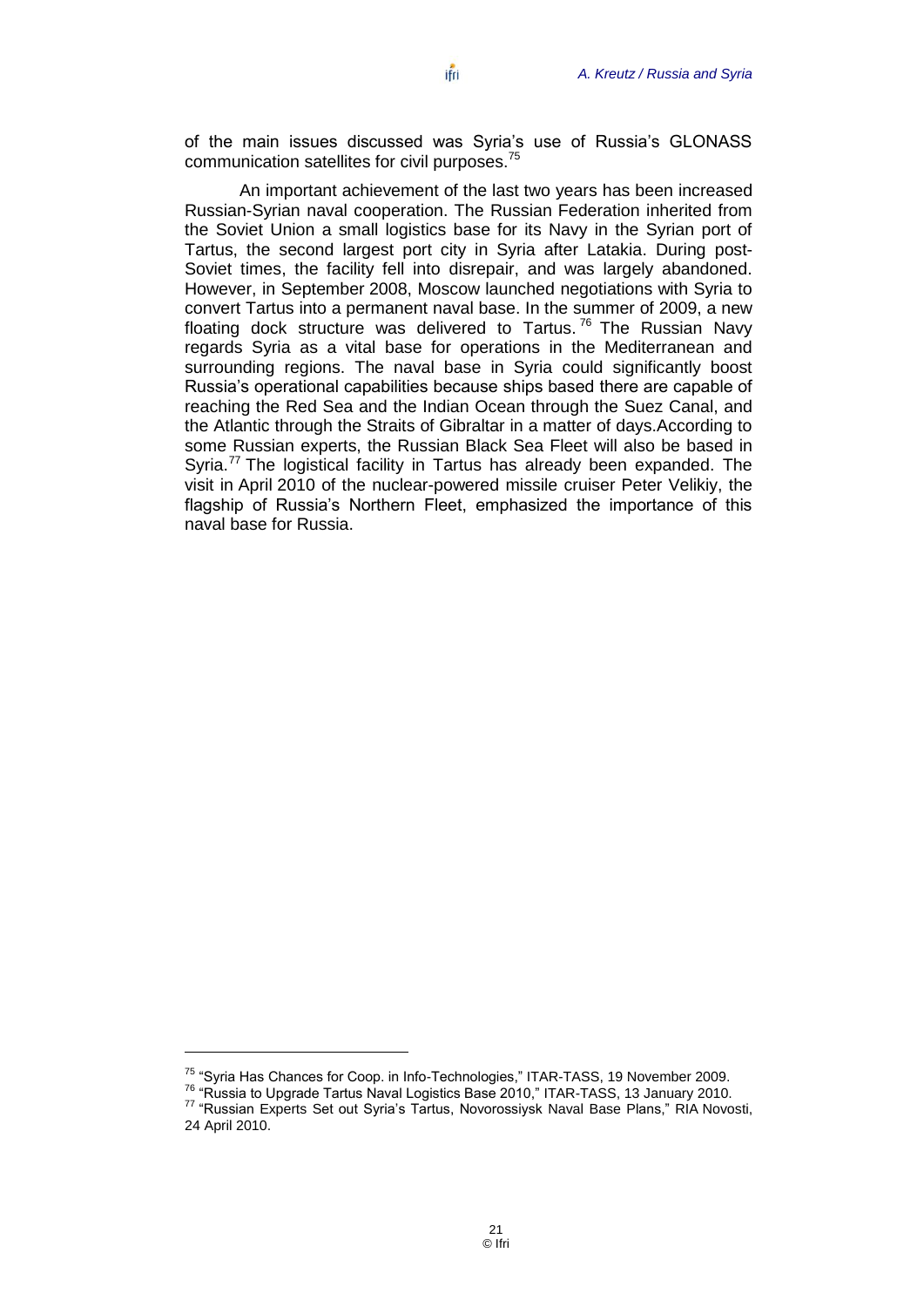## <span id="page-23-0"></span>**Conclusion**

Syria has come a long way since the depth of its international isolation between 2003 and 2008. During this period the importance of Russia's diplomatic support was greatly valued. While relations with Moscow can no longer be considered to hold the importance they did during the cold war, they have retained their political and strategic nature and they will certainly not be neglected in the future. For Moscow, the development of its relations with Syria corresponds with its traditional and present interests in the Islamic Middle East. In addition to its proximity to Russia's borders, the threat of Islamic extremism in the North Caucasus makes it crucial to Russian domestic security.

While Moscow is eager to foster these relations, its interest in keeping good relations with all regional players requires it to temper its support to Damascus. The influence of Israel and the US upon Russia's Syrian policy is clear, not least in the level of military support Moscow is willing to offer. In Russia, Syria has not found the champion that it seeks to rival the support the US lends to Israel. Many of Damascus' most pressing desires are therefore left unfulfilled: the Golan Heights remain under Israeli occupation and even the limited détente of relations with the West appears to be flagging. In such a context, only Russia seems to be willing and able to provide some efficient support and protection for Damascus. The Syrians are interested in balancing their international status and demonstrating to the United States their Russian support.

Russia's interest in enhancing cooperation with Syria is also a function of its interest to promote its own status in the international arena. President Medvedev's recent visit and Russia's demonstrative support for Syria stem from Russia's drive to become an influential actor. Striving to increase its influence in the Middle East, Russia attempts to be the only actor maintaining a positive dialogue with all parties to the Middle Eastern conflict. Accordingly, Russia views itself as having a more concrete role in Middle Eastern issues than the Quartet's other members, and intends to conduct itself independently. The Syrian track presents a perfect opportunity; as President Medvedev has stated, he intends to press the "reset button" on the peace process. Syria has a similar interest, which prompts it to strengthen Russia's status as an independent player in the Middle East, which will in turn upgrade Syria's own status in the region.

Assuming there is no new major war or some other cataclysmic event in the Middle East, these trends are likely to continue. Despite the modest level of economic exchanges and the consistent deferral or refusal to transfer sophisticated weapons technology, Russian-Syrian relations now seem stable and correspond more or less to the needs of both parties. Their historically close relations allow Russia to raise its international